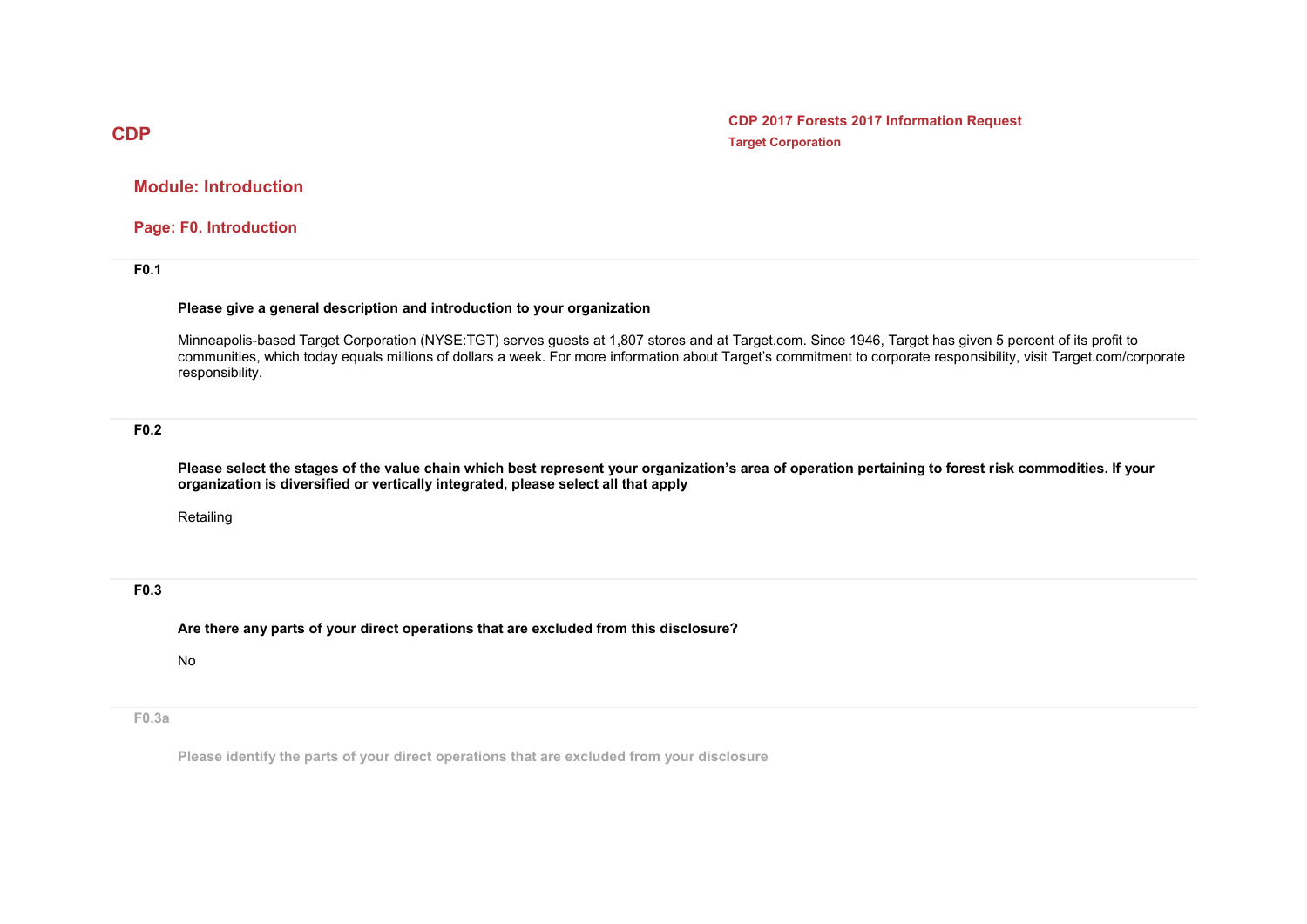| Exclusion | Description of exclusion | Potential for deforestation risk | Please explain |
|-----------|--------------------------|----------------------------------|----------------|
|           |                          |                                  |                |

### **F0.4**

**Are there any parts of your supply chain that are excluded from this disclosure?**

Yes

## **F0.4a**

### **Please identify the parts of your supply chain that are excluded from your disclosure**

| <b>Exclusion</b> | <b>Description of exclusion</b>                | <b>Potential for deforestation risk</b> | Please explain                                             |
|------------------|------------------------------------------------|-----------------------------------------|------------------------------------------------------------|
| <b>Business</b>  | Branded products sold in our retail operations | Potential for deforestation risk but    | We have the greatest insight as well as influence over our |
| activity         | (including stores and online).                 | not evaluated                           | owned brand portfolio and supply chain.                    |

## **F0.5**

# **Do you produce or use materials that contain any of the forest risk commodities? Please complete the table**

| <b>Forest risk</b><br>commodity | <b>Produce/use forest</b><br>risk commodity | Explanation if not disclosing but produce/use the commodity                                                                                                                                                                                                                                     |
|---------------------------------|---------------------------------------------|-------------------------------------------------------------------------------------------------------------------------------------------------------------------------------------------------------------------------------------------------------------------------------------------------|
| Timber                          | Yes                                         |                                                                                                                                                                                                                                                                                                 |
| Palm Oil                        | Yes.                                        |                                                                                                                                                                                                                                                                                                 |
| Cattle Products                 | Yes                                         | We source and sell a small amount of cattle products (primarily beef), but it is not a significant volume in our business<br>nor in the industry at large. We will continue to evaluate our deforestation risk due to cattle products in the coming year<br>and will disclose if material.      |
| Soy                             | Yes                                         | We source and sell a small amount of soy products (primarily via animal feed), but it is not a significant volume in our<br>business nor in the industry at large. We will continue to evaluate our deforestation risk due to soy products in the<br>coming year and will disclose if material. |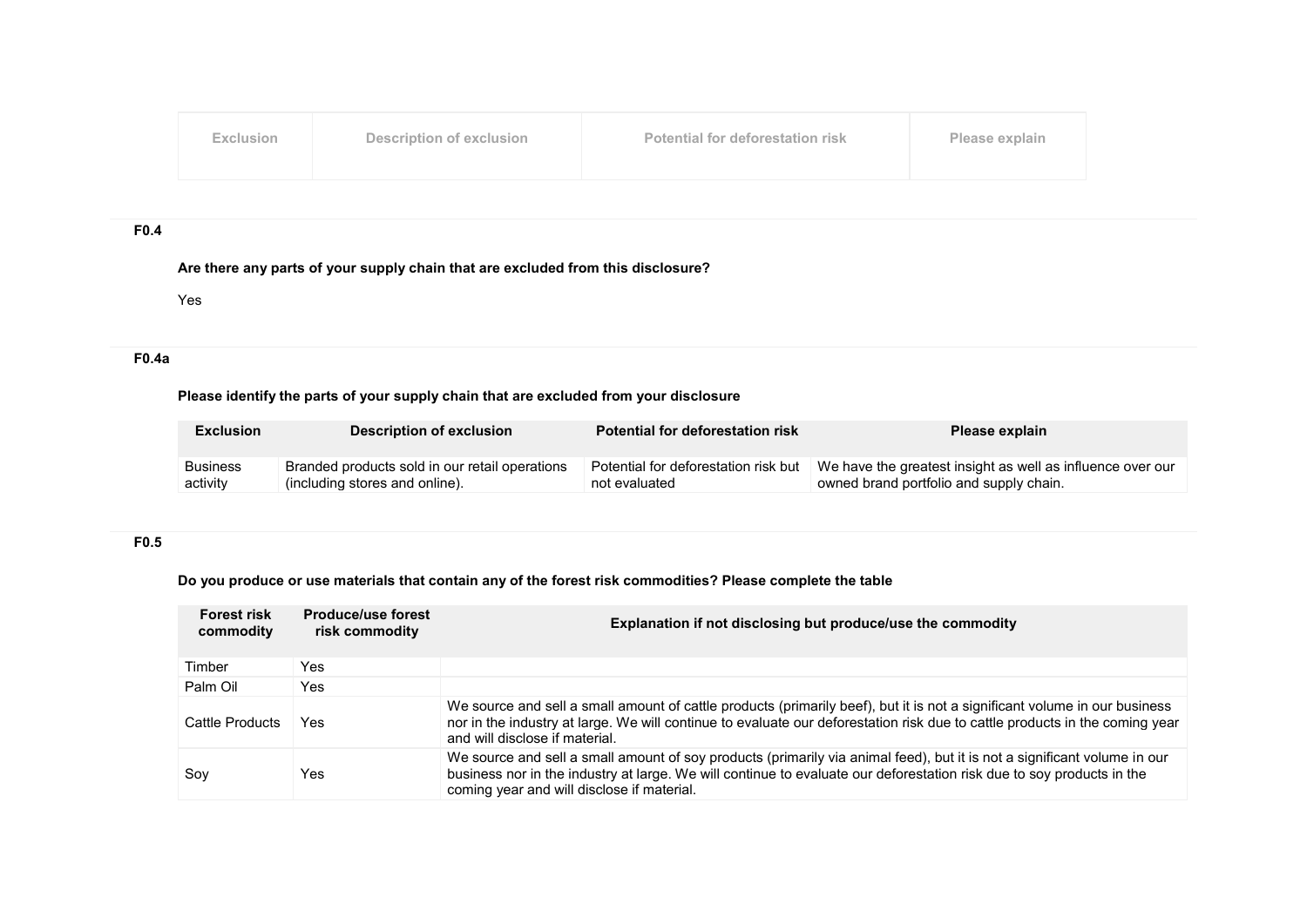| <b>Forest risk</b><br>commodity | <b>Produce/use forest</b><br>risk commodity | Explanation if not disclosing but produce/use the commodity                                                                                                                                                                                                                                                                    |
|---------------------------------|---------------------------------------------|--------------------------------------------------------------------------------------------------------------------------------------------------------------------------------------------------------------------------------------------------------------------------------------------------------------------------------|
| Other                           | Don't know                                  | We source and sell a variety of other products (primarily foodstuffs) which may have deforestation risk, but it is not a<br>significant volume in our business nor in the industry at large. We will continue to evaluate our deforestation risk due to<br>other commodities in the coming year and will disclose if material. |

## **F0.6**

# **Please confirm which commodities you will be disclosing on**

Timber Palm Oil

# **F0.7**

**Please state the start and end date of the year for which you are reporting data**

**Reporting year**

Sun 31 Jan 2016 - Tue 31 Jan 2017

## **Further Information**

# **Module: Current State**

# **Page: F1. Context**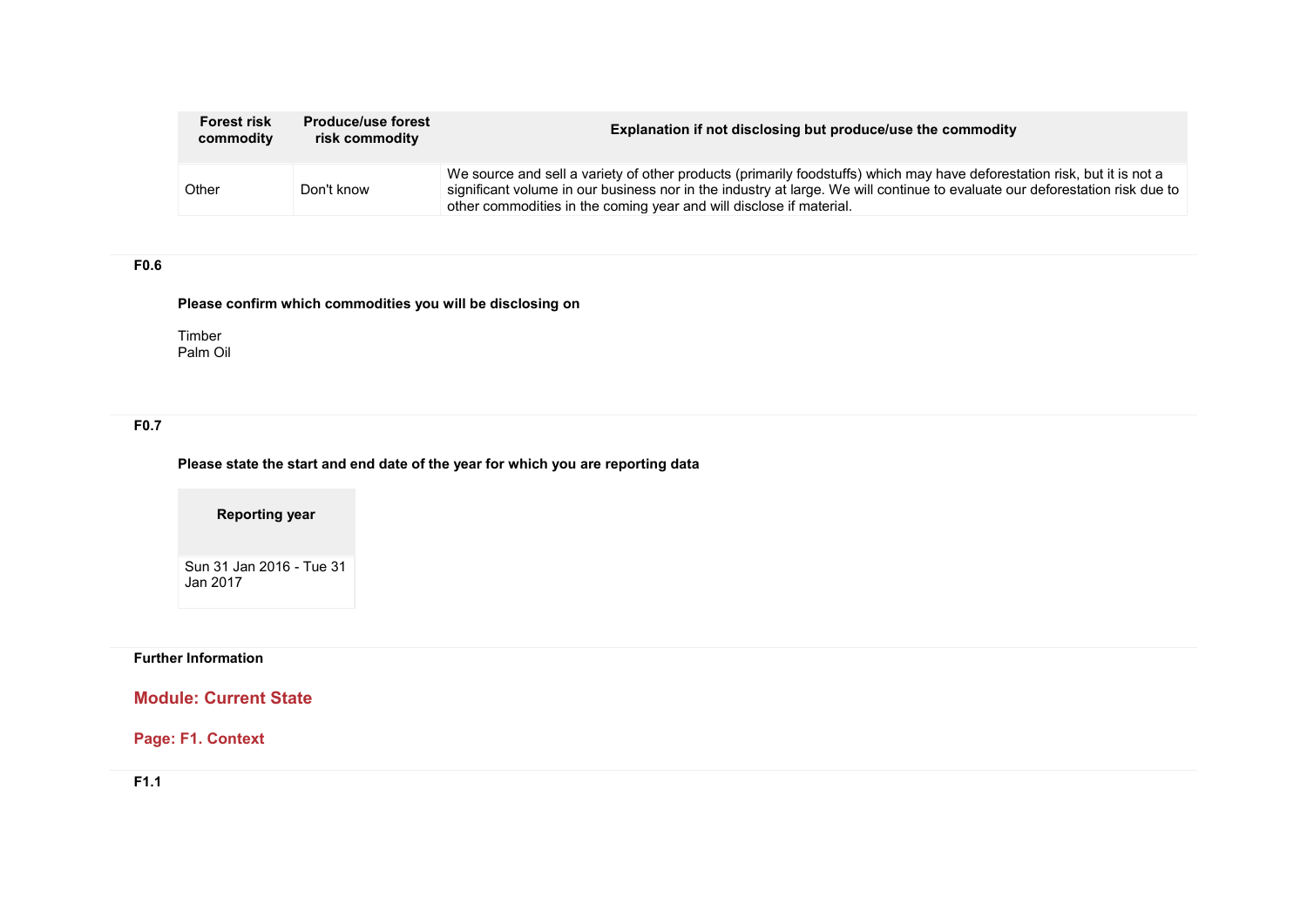**How does your organization use your selected commodities? Please provide details on the form and source of the commodities you use or produce**

| <b>Forest risk</b><br>commodity | <b>Activity</b>                                                     | Form of commodity                                                                                                                                                                                                             | <b>Source</b>                                                                   | <b>Country of</b><br>origin | $%$ of<br>procurement<br>spend | <b>Comment</b> |
|---------------------------------|---------------------------------------------------------------------|-------------------------------------------------------------------------------------------------------------------------------------------------------------------------------------------------------------------------------|---------------------------------------------------------------------------------|-----------------------------|--------------------------------|----------------|
| Timber                          | Buying manufactured product                                         | Sawn timber, veneer,<br>chips<br>Pulp<br>Paper<br>Boards, plywood,<br>engineered wood<br>Primary packaging<br>Secondary packaging<br>Tertiary packaging<br>Cellulose-based<br>textile fiber<br>Goods Not For<br>Resale (GNFR) | Contracted suppliers<br>(processors)<br>Contracted suppliers<br>(manufacturers) | Don't know                  | Don't know                     |                |
| Timber                          | Retail/onward sale of commodity or<br>product containing commodity  | Sawn timber, veneer,<br>chips<br>Pulp<br>Paper<br>Boards, plywood,<br>engineered wood<br>Primary packaging<br>Secondary packaging<br>Tertiary packaging<br>Cellulose-based<br>textile fiber<br>Goods Not For<br>Resale (GNFR) | Contracted suppliers<br>(processors)<br>Contracted suppliers<br>(manufacturers) | Don't know                  | Don't know                     |                |
| Palm Oil                        | Buying manufactured product                                         | Refined palm oil<br>Palm oil derivatives<br>Palm kernel oil<br>derivatives                                                                                                                                                    | Contracted suppliers<br>(manufacturers)                                         | Don't know                  | Don't know                     |                |
| Palm Oil                        | Retail/ onward sale of commodity or<br>product containing commodity | Refined palm oil<br>Palm oil derivatives<br>Palm kernel oil                                                                                                                                                                   | Contracted suppliers<br>(manufacturers)                                         | Don't know                  | Don't know                     |                |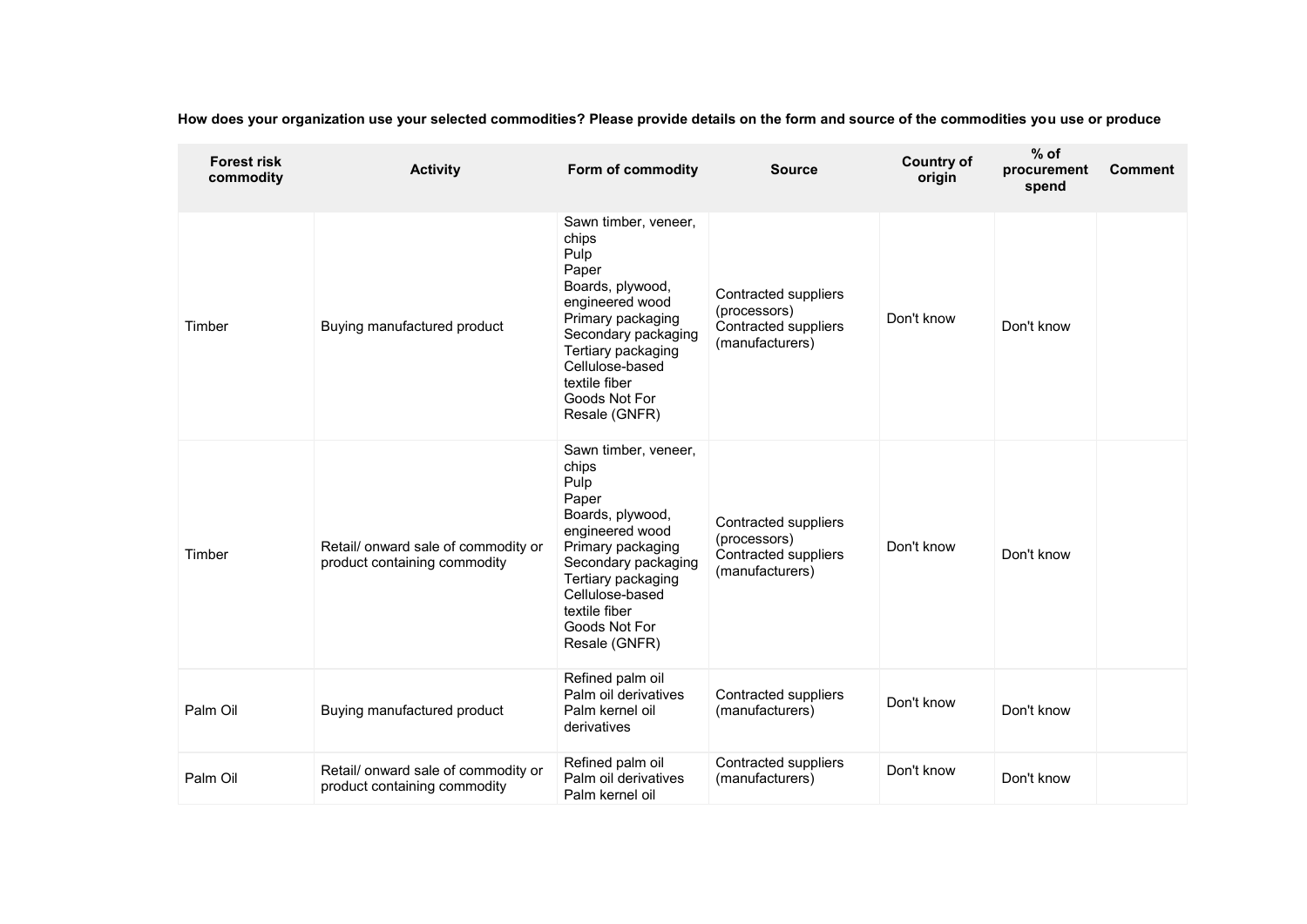| derivatives | <b>Forest risk</b><br>commodity | <b>Activity</b> | Form of commodity | <b>Source</b> | <b>Country of</b><br>origin | $%$ of<br>procurement<br>spend | <b>Comment</b> |
|-------------|---------------------------------|-----------------|-------------------|---------------|-----------------------------|--------------------------------|----------------|
|             |                                 |                 |                   |               |                             |                                |                |

# **F1.2**

#### **Please indicate the percentage of your organization's revenue that was dependent on each of your selected forest risk commodities in the reporting year**

| <b>Forest risk commodity</b> | % of revenue dependent on commodity in the<br>reporting year | <b>Comment</b>                                                                                                 |
|------------------------------|--------------------------------------------------------------|----------------------------------------------------------------------------------------------------------------|
| Timber                       |                                                              | Unable to estimate at this time. (Response option was available in prepared<br>quidance document but not here) |
| Palm Oil                     |                                                              | Unable to estimate at this time. (Response option was available in prepared<br>quidance document but not here) |

### **F1.3**

**Has your organization experienced impacts related to forest risk commodities that have generated a substantive change in your business operations, revenue or expenditure in the reporting year?**

#### No

### **F1.3a**

**Please identify the impacts related to forest risk commodities that have generated a substantive change in your business operations, revenue or expenditure in the reporting year**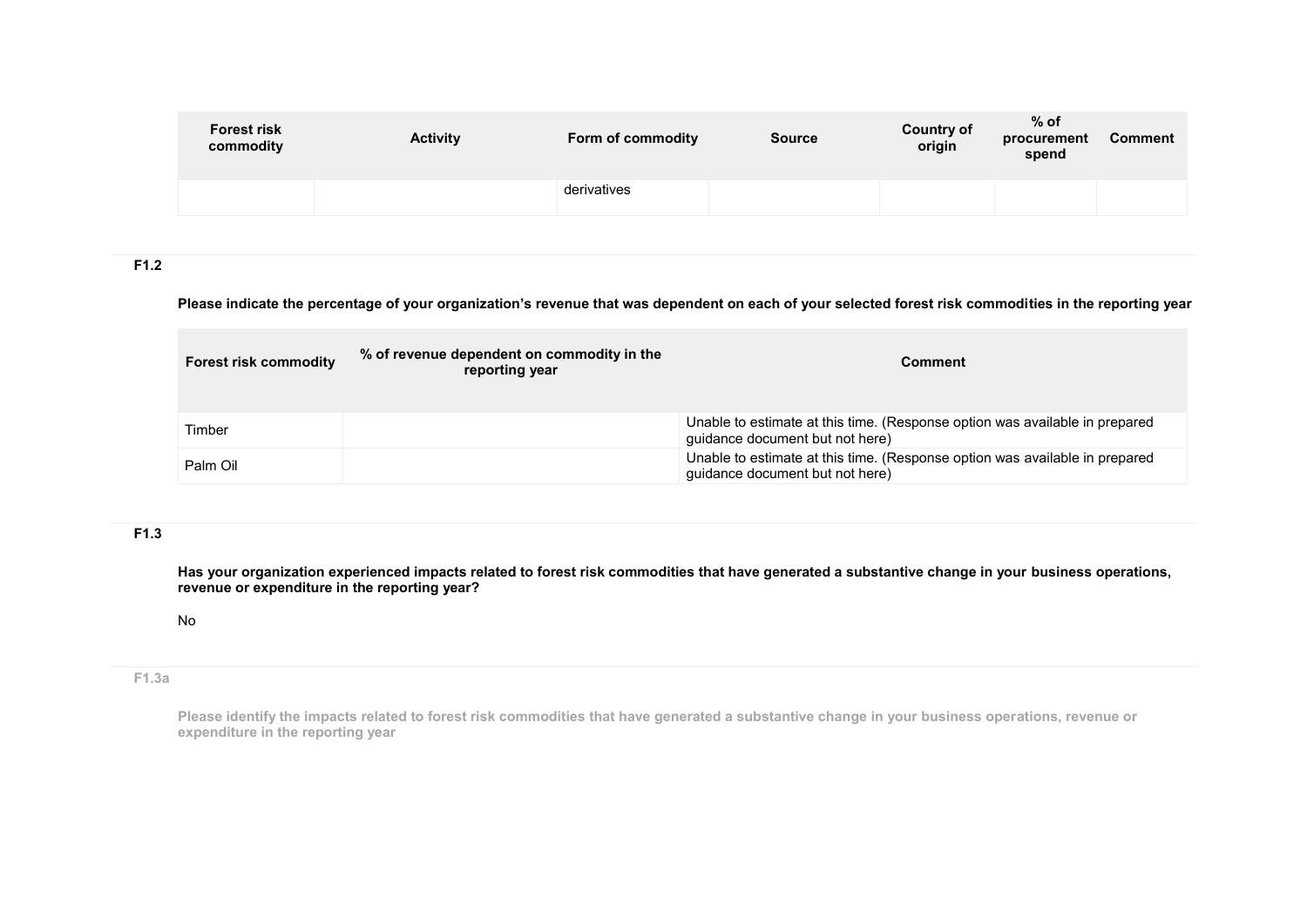**F1.4**

**Please describe why you do not know if your organization experienced any impacts related to forest risk commodities that have generated a substantive change in your business operations, revenue or expenditure in the reporting year**

| Primary reason for being unaware of impacts | Comment |
|---------------------------------------------|---------|
|                                             |         |

### **Further Information**

# **Module: Risk Assessment**

## **Page: F2. Risk assessment**

## **F2.1**

**Please select the option that best describes your procedures with regard to assessing deforestation risks and opportunities**

| <b>Forest risk</b> | <b>Deforestation risk</b>               | <b>Operational</b> | Please explain                                                                                                                                                       |
|--------------------|-----------------------------------------|--------------------|----------------------------------------------------------------------------------------------------------------------------------------------------------------------|
| commodity          | assessment procedure                    | coverage           |                                                                                                                                                                      |
| Timber             | Deforestation risks are not<br>assessed |                    | Timber is in early stages of independent assessment and we have not yet<br>completed an assessment of specific deforestation risks associated with the<br>commodity. |
| Palm Oil           | Undertaken independently of             | Partial supply     | Palm was assessed earlier than most commodities for the risk of deforestation, and                                                                                   |
|                    | other risk assessments                  | chain              | independently of other assessments.                                                                                                                                  |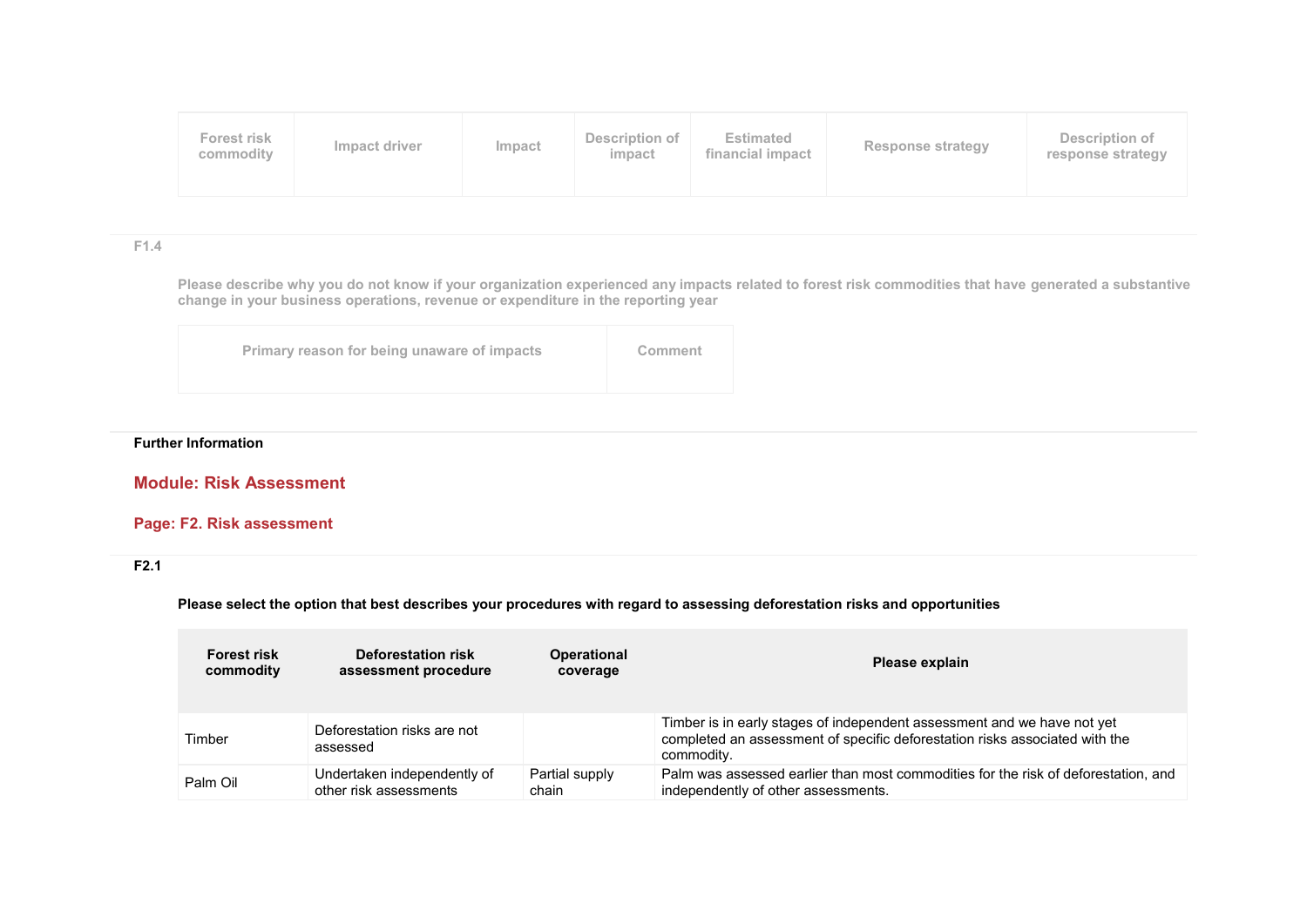| <b>Forest risk</b><br>commodity | <b>Deforestation risk</b><br>assessment procedure | <b>Operational</b><br>coverage | Please explain |
|---------------------------------|---------------------------------------------------|--------------------------------|----------------|
|                                 |                                                   |                                |                |
|                                 |                                                   |                                |                |

## **F2.1a**

# **Please provide further details on your risk assessment procedures with regard to deforestation risks and opportunities**

| <b>Forest risk commodity</b> | <b>Frequency of monitoring</b>    | To whom are results<br>reported? | Scale of risk assessment | How far into the future<br>are risks considered? | Please explain |
|------------------------------|-----------------------------------|----------------------------------|--------------------------|--------------------------------------------------|----------------|
| Palm Oil                     | Six-monthly or more<br>frequently | Senior manager/<br>officer       | Tier 1 supplier(s)       | Unknown                                          |                |

## **F2.1b**

### **Please identify which of the following criteria are factored into your organization's deforestation risk assessments**

| Criteria                                                          | <b>Timeframe</b>         | <b>Relevance</b>   | Please explain |
|-------------------------------------------------------------------|--------------------------|--------------------|----------------|
| Changes in availability and quality of<br>forest risk commodities | Current<br>Future        | Relevant, included |                |
| Impact of activity on the status of<br>ecosystems and habitats    | Current<br><b>Future</b> | Relevant, included |                |
| Regulation                                                        |                          |                    |                |
| Tariffs or price increases                                        |                          |                    |                |
| Loss of markets                                                   |                          |                    |                |
| Stakeholder conflicts concerning forest                           |                          |                    |                |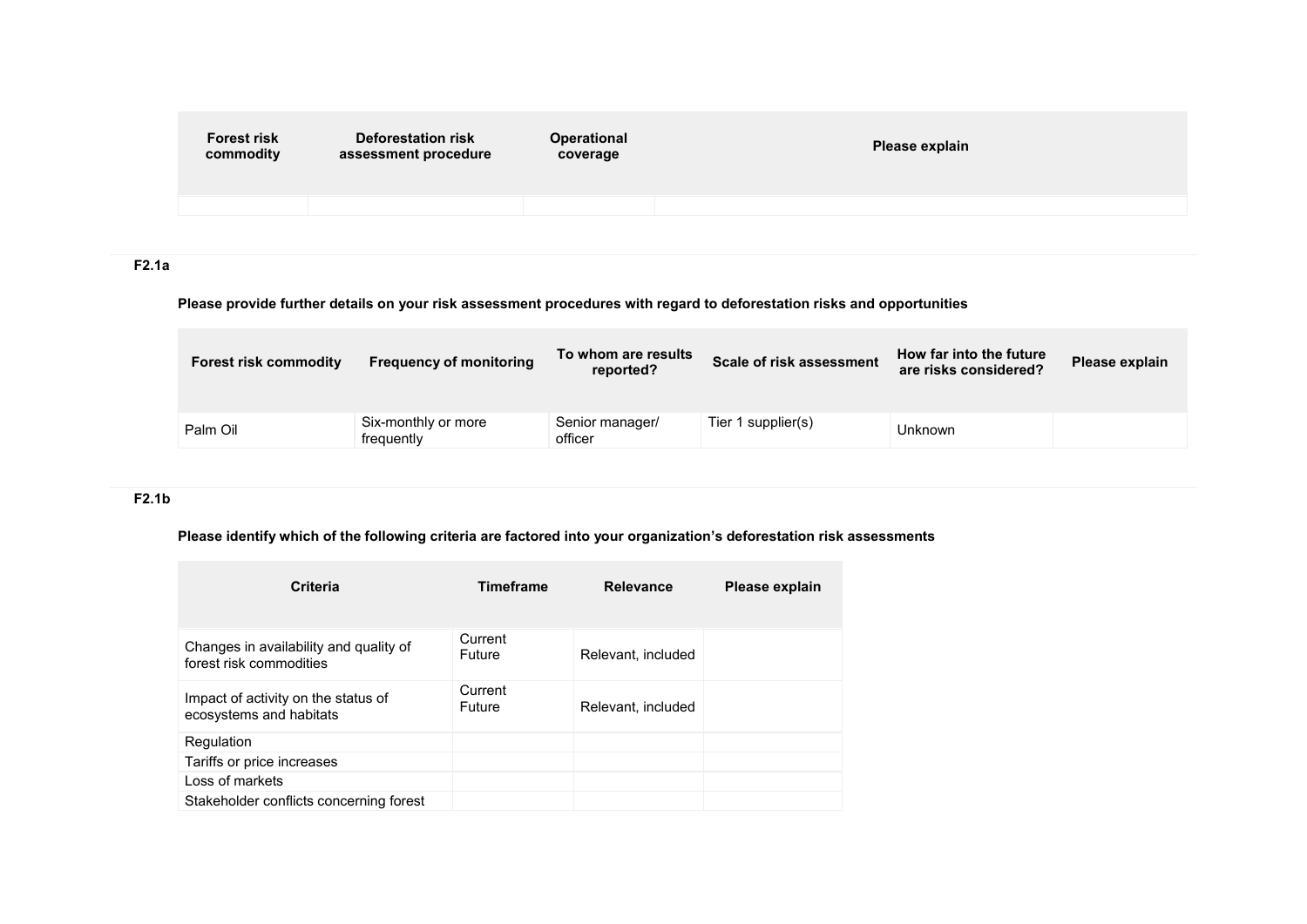| <b>Criteria</b>                                    | <b>Timeframe</b>  | <b>Relevance</b>   | Please explain |
|----------------------------------------------------|-------------------|--------------------|----------------|
| risk commodities                                   |                   |                    |                |
| Brand damage related to forest risk<br>commodities | Current<br>Future | Relevant, included |                |
| Corruption                                         |                   |                    |                |
| Other                                              |                   |                    |                |

#### **F2.1c**

#### **Please provide any additional information about your approach to assessing deforestation risks here**

In 2016 Target engaged its Owned Brand vendor base to:

- Determine volume of palm and palm kernel oil used in the Owned Brand products covered by its commitment;
- Determine percentage of palm oil supply that is certified, broken out by the different supply chain mechanisms;
- Evaluate our vendors' sustainability programs and claims, led by our partner, Proforest;
- Conduct webinars for our vendors, in conjunction with our partners Proforest, to highlight the importance of Target's commitment and expectations;
- Collect traceability information about our supply chains.

Target is one of the first retailers in the USA to embark upon supply chain traceability for palm oil, and this has involved awareness raising and training efforts with our vendors on how to trace back through their own supply chains.

### **F2.1d**

**If you have conducted a partial risk assessment, please identify any exclusions in the following table**

| <b>Forest risk commodity</b> | <b>Exclusion</b>     | Please explain                                                                   |
|------------------------------|----------------------|----------------------------------------------------------------------------------|
| Palm Oil                     | Specific supplier(s) | Branded products sold in our retail operations (including<br>stores and online). |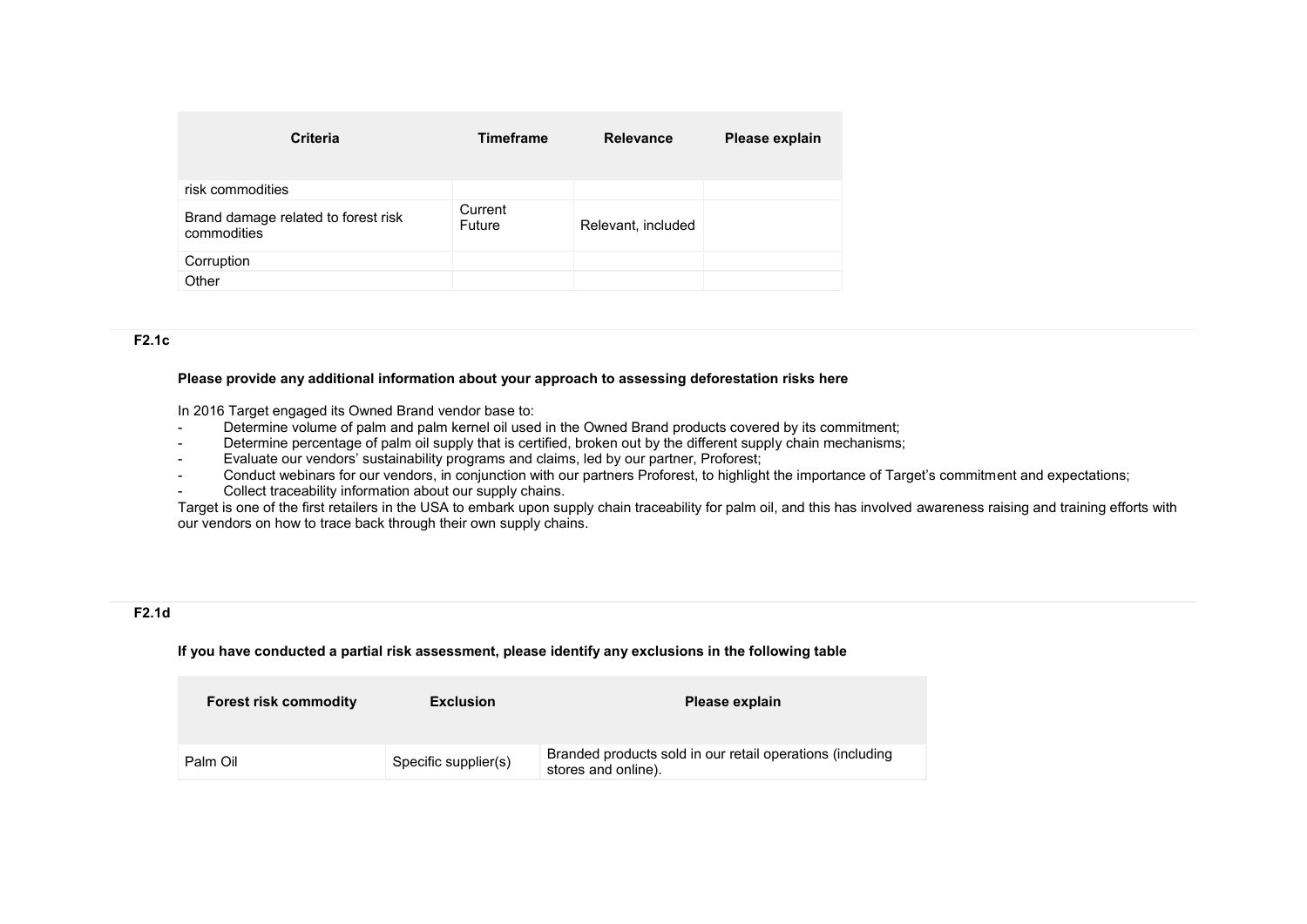# **F2.2**

**Please explain why you do not have a process in place for assessing and managing deforestation risks, and whether you plan to introduce such a process in the future**

| <b>Forest risk commodity</b> | Primary reason for not having a process                                         | Do you plan to<br>introduce a<br>process? | <b>Timeframe</b>    | <b>Comment</b> |
|------------------------------|---------------------------------------------------------------------------------|-------------------------------------------|---------------------|----------------|
| Timber                       | Insufficient knowledge of deforestation impacts from<br>forest risk commodities | Yes                                       | Next reporting year |                |

### **Further Information**

## **Module: Implications**

### **Page: F3. Risks**

## **F3.1**

**Have you identified any inherent risks related to producing, marketing or sourcing forest risk commodities that have the potential to generate a substantive change in your business operations, revenue or expenditure? Please select all that apply**

| <b>Forest risk commodity</b> | <b>Risk</b>           |
|------------------------------|-----------------------|
| Timber                       | Reputational<br>risks |
| Palm Oil                     | Reputational<br>risks |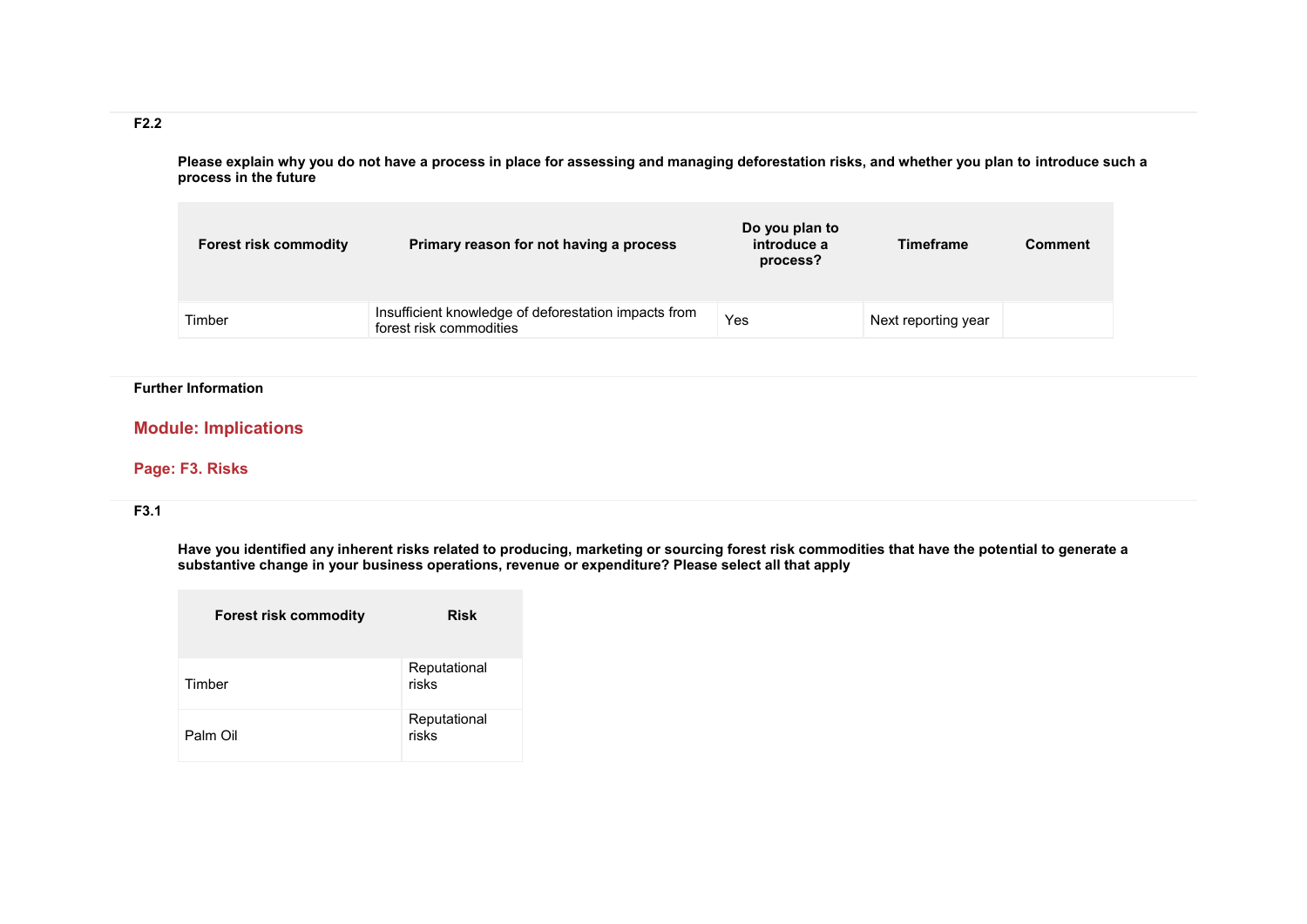#### **F3.1a**

**For your selected forest risk commodities, please describe any inherent operational risks in your direct operations or supply chain driven by changes in physical parameters that have the potential to generate a substantive change in business operations, revenue or expenditure**

| Forest risk<br>Risk driver<br>commodity<br>scale | Geographical Description<br>Potential impact<br>of risk | <b>Direct</b><br>Timeframe<br>operations/<br>supply chain | Likelihood | of impact | Magnitude   Management  <br>methods |
|--------------------------------------------------|---------------------------------------------------------|-----------------------------------------------------------|------------|-----------|-------------------------------------|
|--------------------------------------------------|---------------------------------------------------------|-----------------------------------------------------------|------------|-----------|-------------------------------------|

#### **F3.1b**

**For your selected forest risk commodities, please describe any inherent risks in your direct operations or supply chain driven by changes in regulation that have the potential to generate a substantive change in business operations, revenue or expenditure**

| Forest risk<br>commodity | Risk driver | Geographical   Description  <br>scale | of risk | Potential impact | Timeframe | <b>Direct</b><br>operations/<br>supply chain | Likelihood | of impact | Magnitude   Management  <br>methods |
|--------------------------|-------------|---------------------------------------|---------|------------------|-----------|----------------------------------------------|------------|-----------|-------------------------------------|
|--------------------------|-------------|---------------------------------------|---------|------------------|-----------|----------------------------------------------|------------|-----------|-------------------------------------|

#### **F3.1c**

**For your selected forest risk commodities, please describe any inherent reputational risks in your direct operations or supply chain that have the potential to generate a substantive change in business operations, revenue or expenditure**

| <b>Forest risk</b><br>commodity | <b>Risk driver</b> | Geographical<br>scale | <b>Description of risk</b> | <b>Potential</b><br>impact | Timeframe | <b>Direct</b><br>operations/<br>supply<br>chain | Likelihood | <b>Magnitude</b><br>of impact | <b>Management</b><br>methods |
|---------------------------------|--------------------|-----------------------|----------------------------|----------------------------|-----------|-------------------------------------------------|------------|-------------------------------|------------------------------|
| Timber                          | Negative           | Country               | Risk of decreased          | Reduced                    | 1-3 years | <b>Direct</b>                                   | Unlikelv   | Low                           |                              |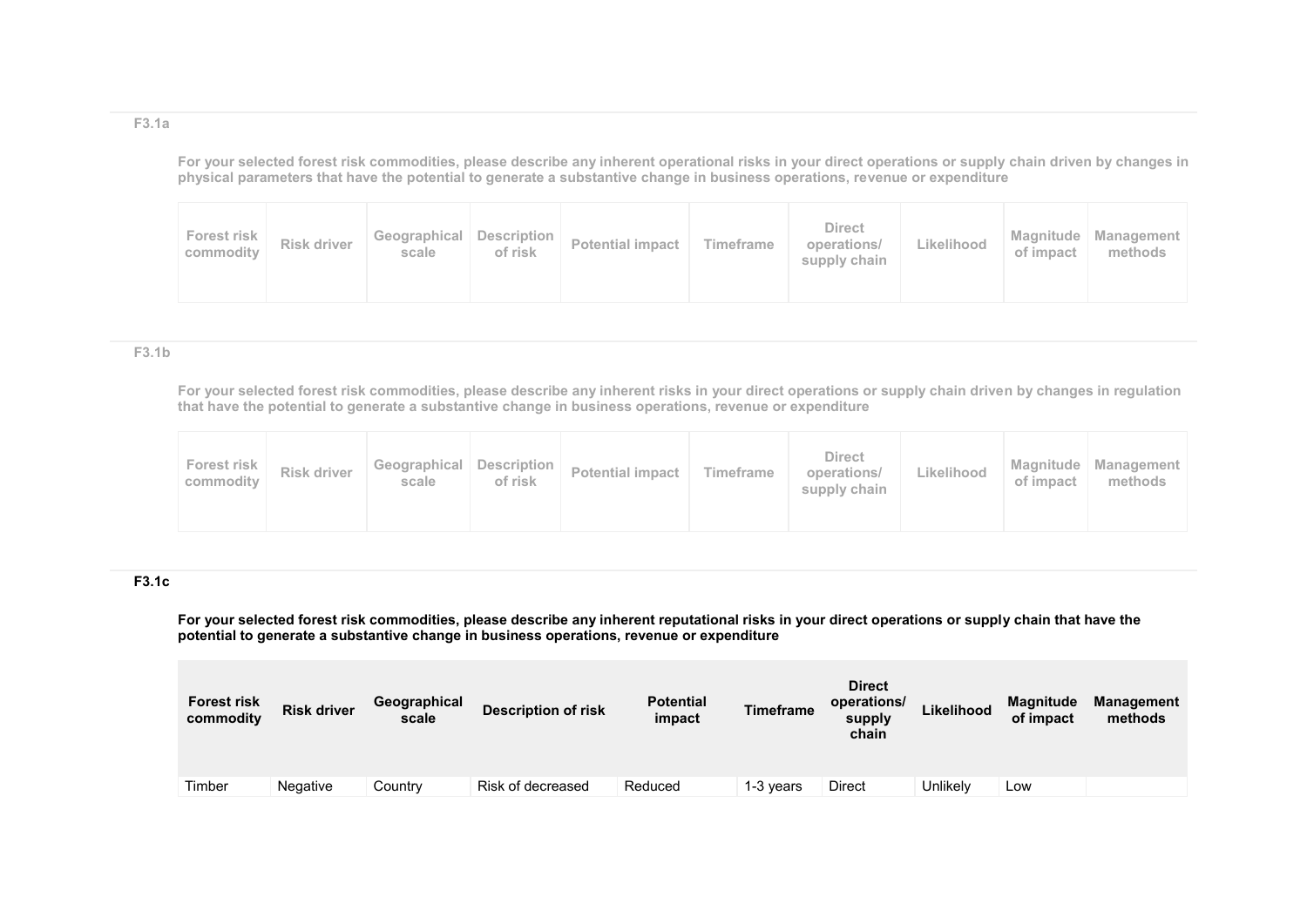| <b>Forest risk</b><br>commodity | <b>Risk driver</b>              | Geographical<br>scale | <b>Description of risk</b>                                                                      | <b>Potential</b><br>impact                                                                                             | <b>Timeframe</b> | <b>Direct</b><br>operations/<br>supply<br>chain | Likelihood | <b>Magnitude</b><br>of impact | <b>Management</b><br>methods |
|---------------------------------|---------------------------------|-----------------------|-------------------------------------------------------------------------------------------------|------------------------------------------------------------------------------------------------------------------------|------------------|-------------------------------------------------|------------|-------------------------------|------------------------------|
|                                 | media<br>coverage               |                       | public and<br>shareholder opinion<br>due to lagging<br>behind competitors.                      | demand for<br>goods/service<br>Reduced stock<br>price (market<br>valuation)<br>Wider social<br>disadvantage            |                  | operations                                      |            |                               |                              |
| Timber                          | Consumer<br>market<br>campaigns | Country               | Risk of decreased<br>public and<br>shareholder opinion<br>due to lagging<br>behind competitors. | Reduced<br>demand for<br>goods/service<br>Reduced stock<br>price (market<br>valuation)<br>Wider social<br>disadvantage | 1-3 years        | <b>Direct</b><br>operations                     | Unlikely   | Low                           |                              |
| Palm Oil                        | Negative<br>media<br>coverage   | Country               | Risk of decreased<br>public and<br>shareholder opinion<br>due to lagging<br>behind competitors. | Reduced<br>demand for<br>goods/service<br>Reduced stock<br>price (market<br>valuation)<br>Wider social<br>disadvantage | 1-3 years        | <b>Direct</b><br>operations                     | Unlikely   | <b>Unknown</b>                |                              |
|                                 | Consumer<br>market<br>campaigns | Country               | Risk of decreased<br>public and<br>shareholder opinion<br>due to lagging<br>behind competitors. | Reduced<br>demand for<br>goods/service                                                                                 | 1-3 years        | <b>Direct</b><br>operations                     | Unlikely   | Unknown                       |                              |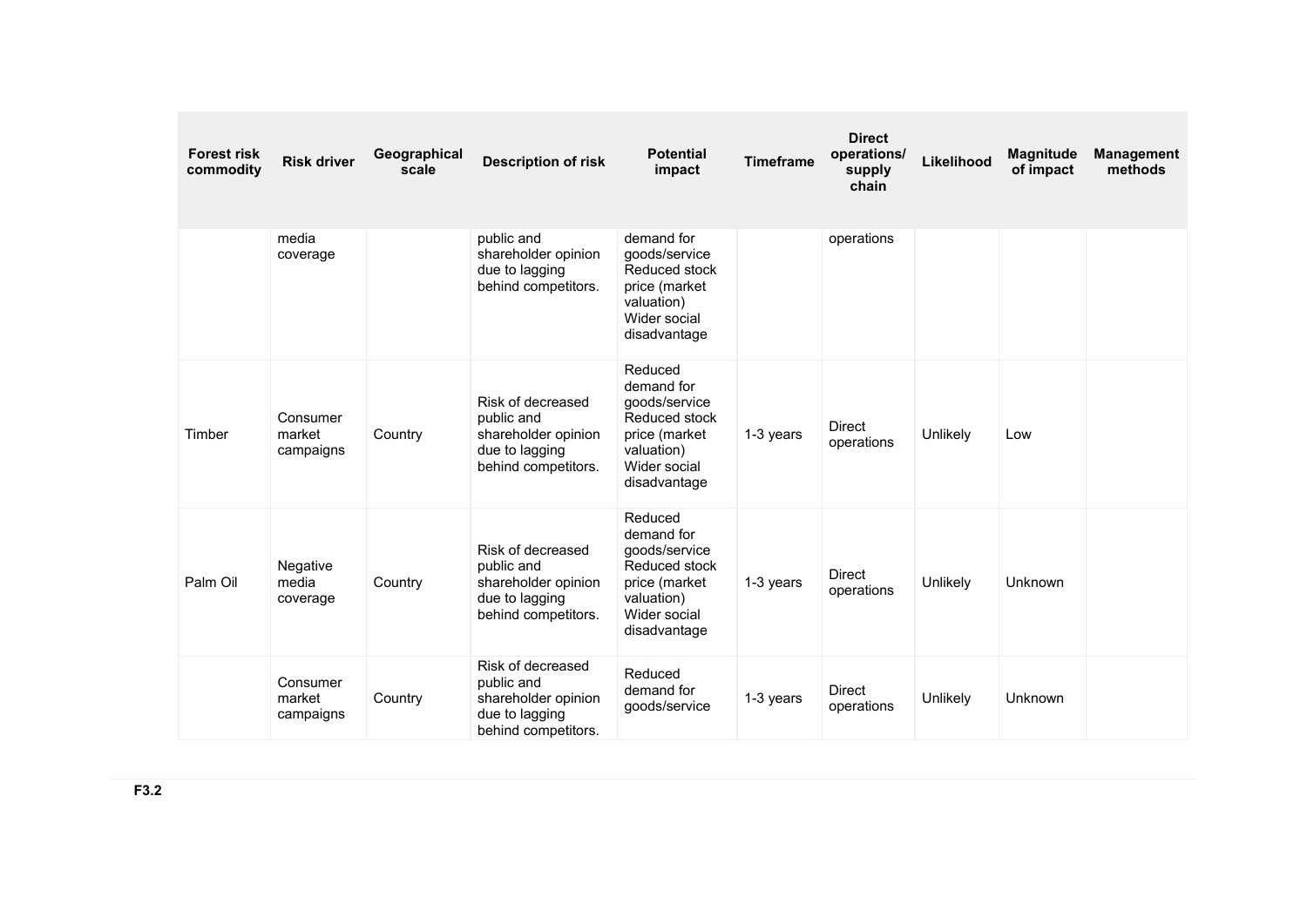**If you indicated in question F3.1 that you do not consider your organization to be exposed to operational risks related to producing, marketing or sourcing any of your selected commodities, please explain why in the table below**

| <b>Forest risk</b><br>commodity | Primary reason for not identifying<br>risks           | Please explain                                                                                                                                       |
|---------------------------------|-------------------------------------------------------|------------------------------------------------------------------------------------------------------------------------------------------------------|
| Timber                          | Risks exist, but no substantive<br>impact anticipated | Our relative size of business and ability to avoid substantive impact mean that although the<br>risks exist, we will be able to manage through them. |
| Palm Oil                        | Risks exist, but no substantive<br>impact anticipated | Our relative size of business and ability to avoid substantive impact mean that although the<br>risks exist, we will be able to manage through them. |

**F3.3** 

**If you indicated in question F3.1 that you do not consider your organization to be exposed to risks related to producing, marketing or sourcing any of your selected commodities driven by changes in regulation, please explain why in the table below**

| <b>Forest risk</b><br>commodity | Primary reason for not identifying<br>risks           | Please explain                                                                                                                                       |
|---------------------------------|-------------------------------------------------------|------------------------------------------------------------------------------------------------------------------------------------------------------|
| Timber                          | Risks exist, but no substantive<br>impact anticipated | Our relative size of business and ability to avoid substantive impact mean that although the risks<br>exist, we will be able to manage through them. |
| Palm Oil                        | Risks exist, but no substantive<br>impact anticipated | Our relative size of business and ability to avoid substantive impact mean that although the risks<br>exist, we will be able to manage through them. |

### **F3.4**

**If you indicated in question F3.1 that you do not consider your organization to be exposed to reputational risks related to producing, marketing or sourcing any of your selected commodities, please explain why in the table below**

| <b>Forest risk commodity</b> | Primary reason for not identifying risks | Please explain |
|------------------------------|------------------------------------------|----------------|
|                              |                                          |                |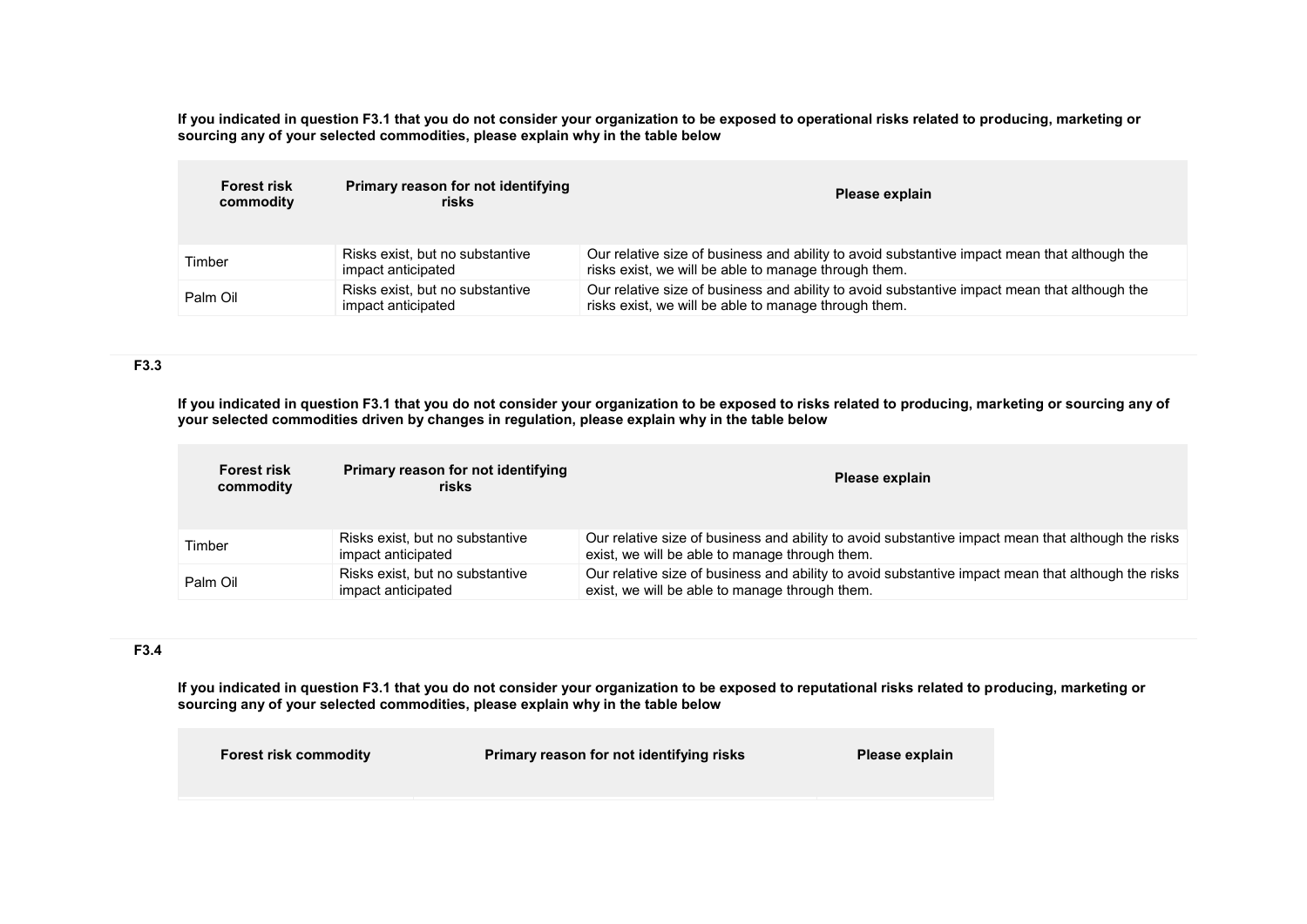### **Further Information**

## **Page: F4. Opportunities**

# **F4.1**

**Have you identified any opportunities related to producing, marketing or sourcing these commodities sustainably that have the potential to benefit your organization?**

| <b>Forest risk commodity</b> | Opportunities? |
|------------------------------|----------------|
| Timber                       | Yes            |
| Palm Oil                     | Yes            |

### **F4.1a**

**Please describe the opportunities related to producing, marketing or sourcing these commodities sustainably, and your organization's strategy to capitalize on them**

| <b>Forest risk</b><br>commodity | <b>Opportunity</b>                          | Scale of<br>opportunity | <b>Strategy to realize</b><br>opportunity | <b>Timeframe</b> | <b>Comment</b>                                                                                 |
|---------------------------------|---------------------------------------------|-------------------------|-------------------------------------------|------------------|------------------------------------------------------------------------------------------------|
| Timber                          | Increased brand<br>value                    |                         |                                           | 1-3 years        | Please see weblink:<br>https://corporate.target.com/article/2017/04/forest-products-<br>policy |
| Timber                          | Increased<br>shareholder value              |                         |                                           | 1-3 years        |                                                                                                |
| Timber                          | Staff retention/<br>satisfaction            |                         |                                           | 1-3 years        |                                                                                                |
| Timber                          | Increased<br>transparency                   |                         |                                           | 1-3 years        |                                                                                                |
| Timber                          | Driving demand for<br>sustainable materials |                         |                                           | 1-3 years        |                                                                                                |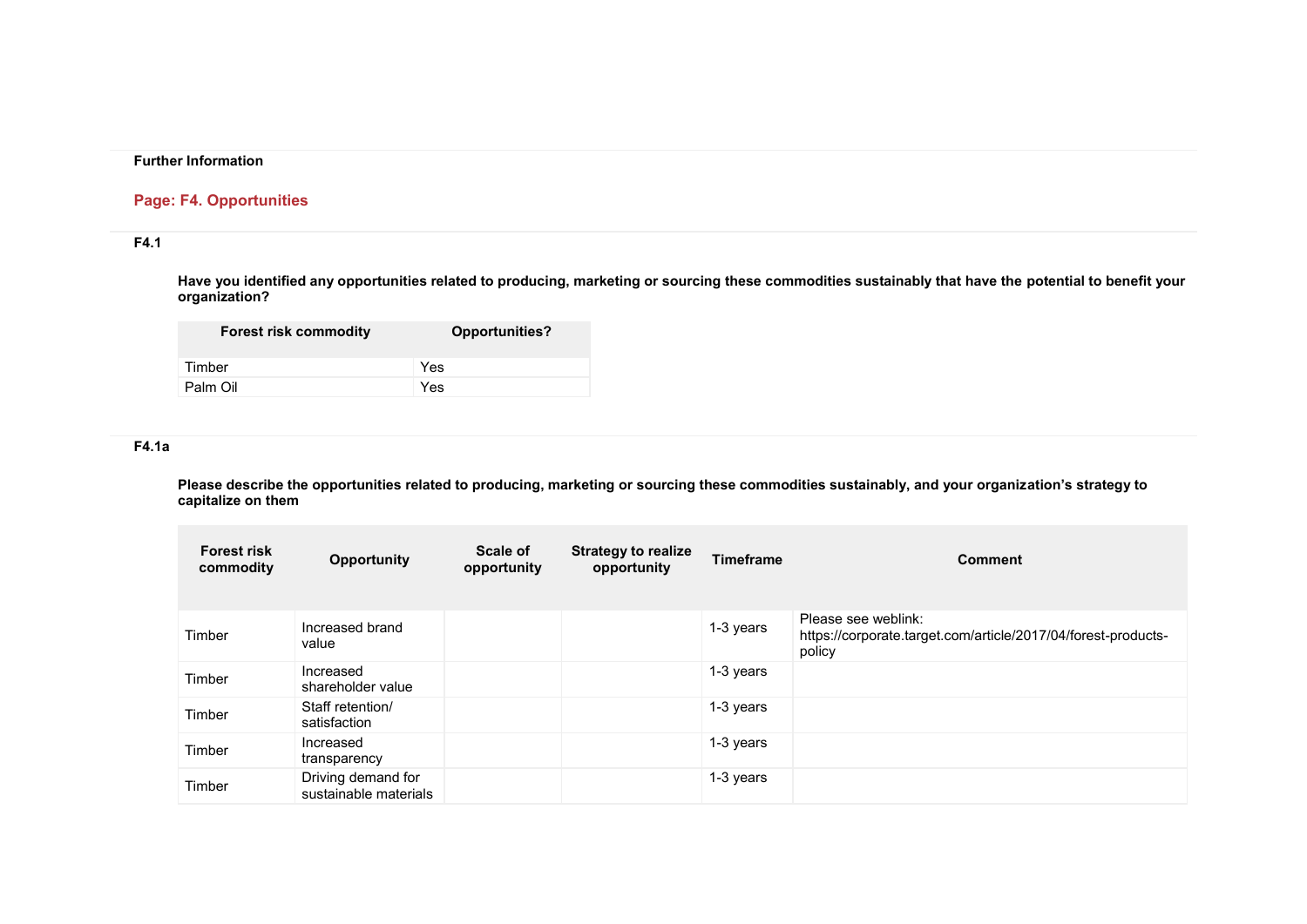| <b>Forest risk</b><br>commodity | <b>Opportunity</b>                          | Scale of<br>opportunity | <b>Strategy to realize</b><br>opportunity | <b>Timeframe</b> | <b>Comment</b> |
|---------------------------------|---------------------------------------------|-------------------------|-------------------------------------------|------------------|----------------|
| Palm Oil                        | Increased brand<br>value                    |                         |                                           | 1-3 years        |                |
| Palm Oil                        | Increased<br>shareholder value              |                         |                                           | 1-3 years        |                |
| Palm Oil                        | Staff retention/<br>satisfaction            |                         |                                           | 1-3 years        |                |
| Palm Oil                        | Increased<br>transparency                   |                         |                                           | 1-3 years        |                |
| Palm Oil                        | Driving demand for<br>sustainable materials |                         |                                           | 1-3 years        |                |

### **F4.2**

**Please explain why you do not consider there to be any opportunities for your organization associated with producing, marketing or sourcing these commodities sustainably**

|--|

### **F4.3**

**Please explain why you don't know if there are any opportunities for your organization associated with producing, marketing or sourcing these commodities sustainably**

| <b>Forest risk commodity</b> | Primary reason for not knowing if there are opportunities | Please explain |
|------------------------------|-----------------------------------------------------------|----------------|
|------------------------------|-----------------------------------------------------------|----------------|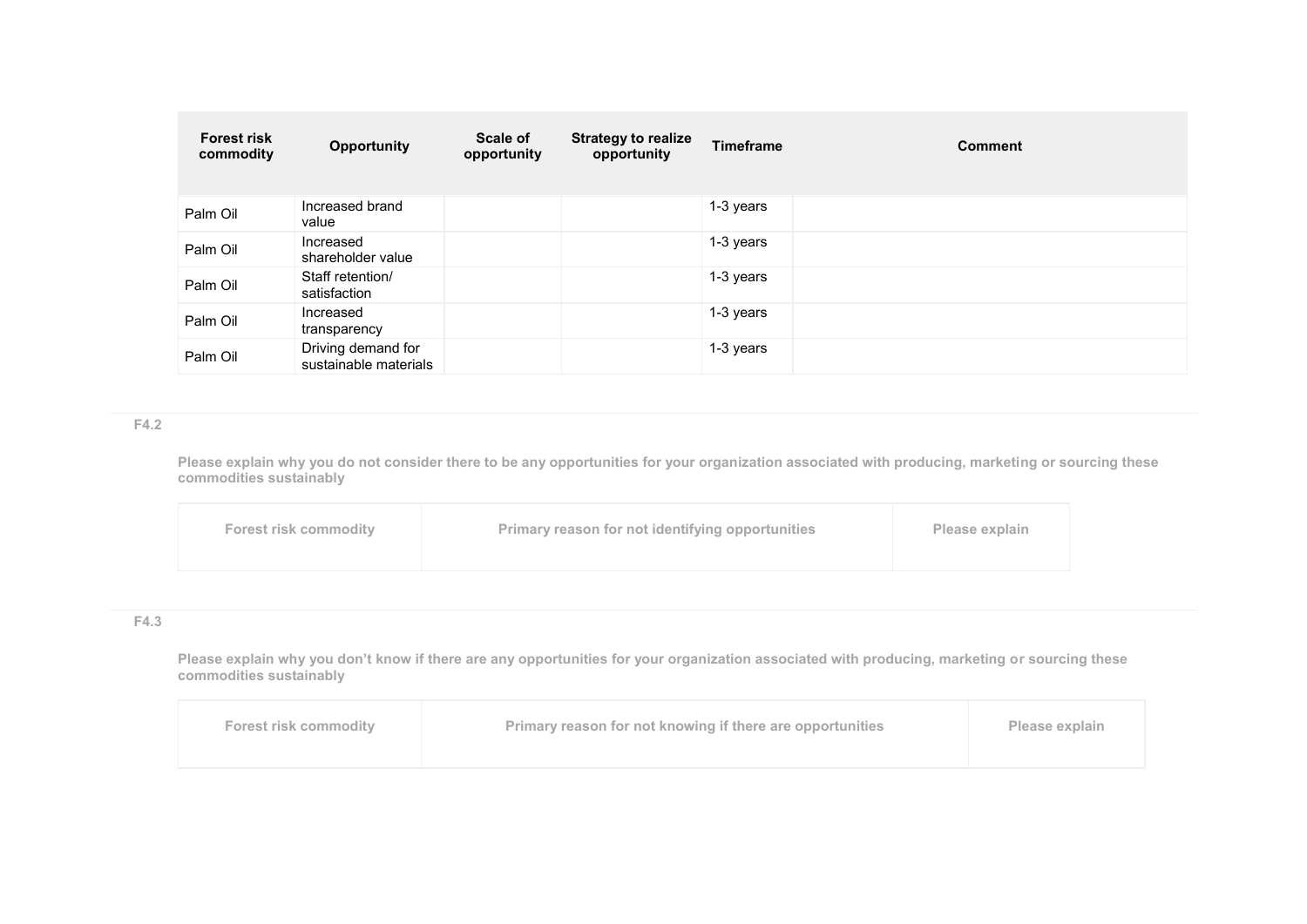## **Further Information**

# **Module: Measure & Monitor**

# **Page: F5. Measurement**

# **F5.1**

**Do you own or manage land used for the production of any of your selected commodities? Please complete the table**

| <b>Forest risk commodity</b> | Own and/or manage<br>land?  | Size (Hectares) | Type of control | System in place to<br>monitor<br>deforestation? | <b>Recent infractions?</b> | Please explain |
|------------------------------|-----------------------------|-----------------|-----------------|-------------------------------------------------|----------------------------|----------------|
| Timber                       | Don't own or manage<br>land |                 |                 |                                                 |                            |                |
| Palm Oil                     | Don't own or manage<br>land |                 |                 |                                                 |                            |                |

# **F5.2**

**Does your organization collect production and/or consumption data for your selected commodities?**

| <b>Forest risk commodity</b> | Production and/or consumption data available? |
|------------------------------|-----------------------------------------------|
| Timber                       | Data not available                            |
| Palm Oil                     | Consumption data available, disclosing        |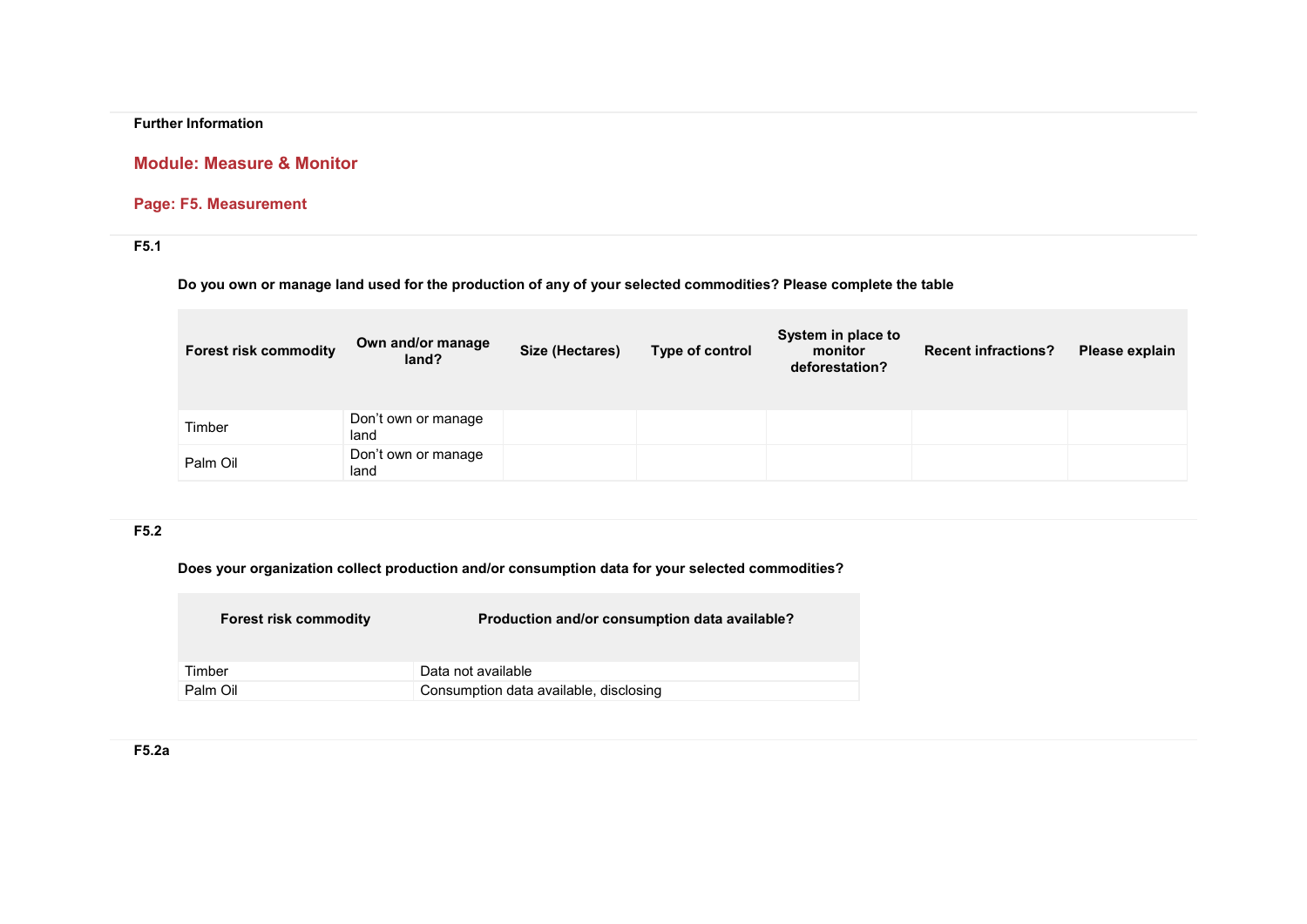**Please disclose your production and/or consumption data using the table below**

| <b>Forest risk</b><br>commodity | <b>Production/</b><br>consumption data | <b>Volume</b> | <b>Metric</b> | <b>Full/Partial data?</b>                | If partial data,<br>please explain |
|---------------------------------|----------------------------------------|---------------|---------------|------------------------------------------|------------------------------------|
| Palm Oil                        | Consumption data                       | 3506          | Metric tons   | Full commodity<br>production/consumption |                                    |

### **F5.3**

**Please explain why your organization is not disclosing production and/or consumption data for your selected commodities**

| <b>Forest risk commodity</b> | <b>Primary reason for not disclosing production/consumption data</b> | Please explain |
|------------------------------|----------------------------------------------------------------------|----------------|
|                              |                                                                      |                |

## **F5.4**

**Please explain why production and/or consumption data is not available for your selected commodities**

| <b>Forest risk commodity</b> | Primary reason for not having production/consumption data                                | Please explain |
|------------------------------|------------------------------------------------------------------------------------------|----------------|
| Timber                       | Production/consumption of forest risk commodities not recorded at<br>the corporate level |                |
| Timber                       | Scoping of forest risk commodities in products/supply chain not<br>completed             |                |

# **Further Information**

**Page: F6. Traceability**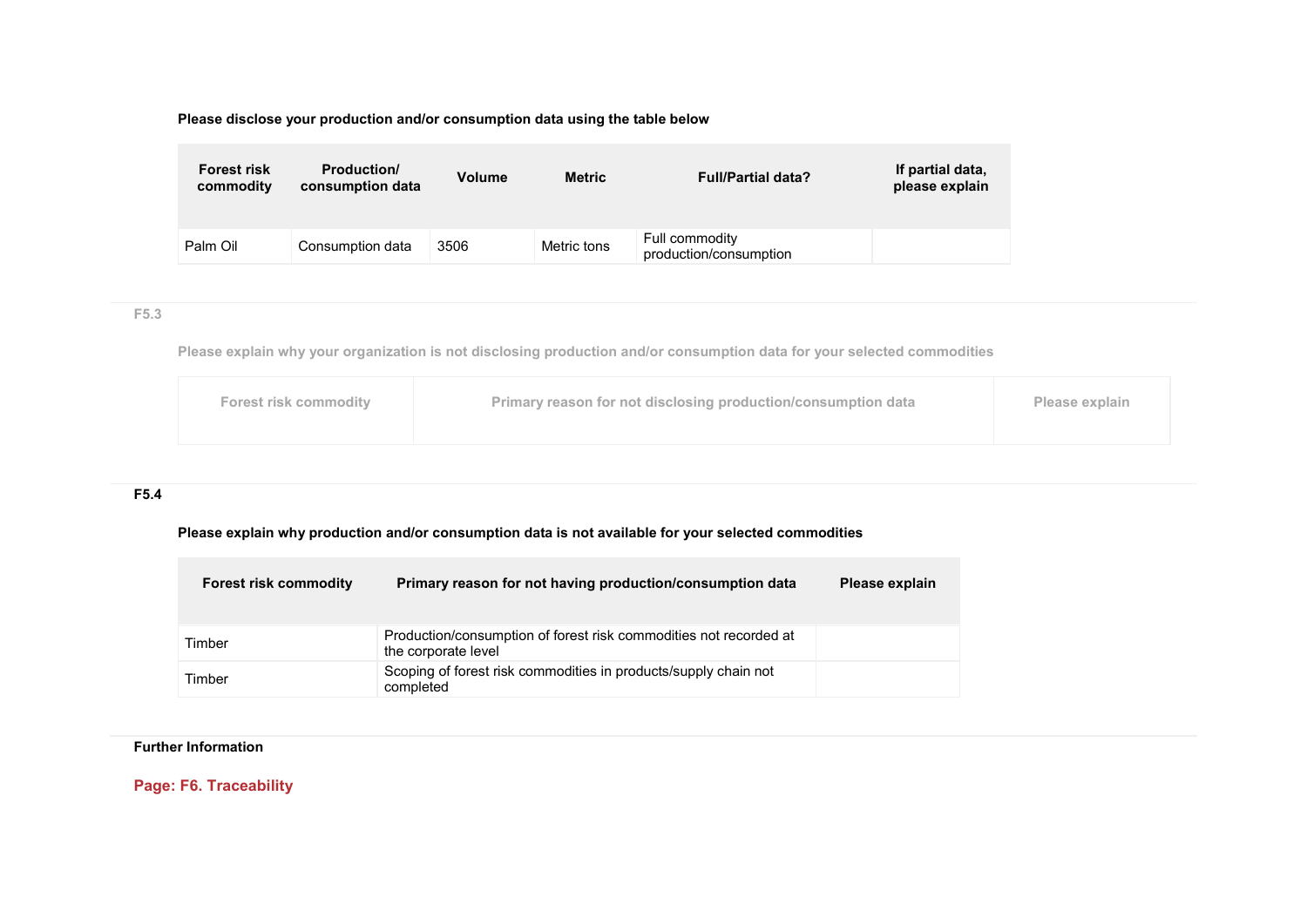### **F6.1**

**Do you have a system in place to track and monitor the origin of raw materials for your selected commodities?**

| Forest risk commodity | System to track and monitor origin of raw materials? |
|-----------------------|------------------------------------------------------|
|                       |                                                      |

### **F6.1a**

**Please describe the system you have in place to track and monitor the origin of raw materials for your selected commodities**

|--|

## **F6.2**

**Please explain why you do not have a system in place to track and monitor the origin of raw materials for your selected commodities**

| <b>Forest risk commodity</b> | Primary reason for not having a system in place | Please explain |
|------------------------------|-------------------------------------------------|----------------|
|                              |                                                 |                |

### **F6.3**

**Please provide details on the level of traceability your organization has for your selected commodities**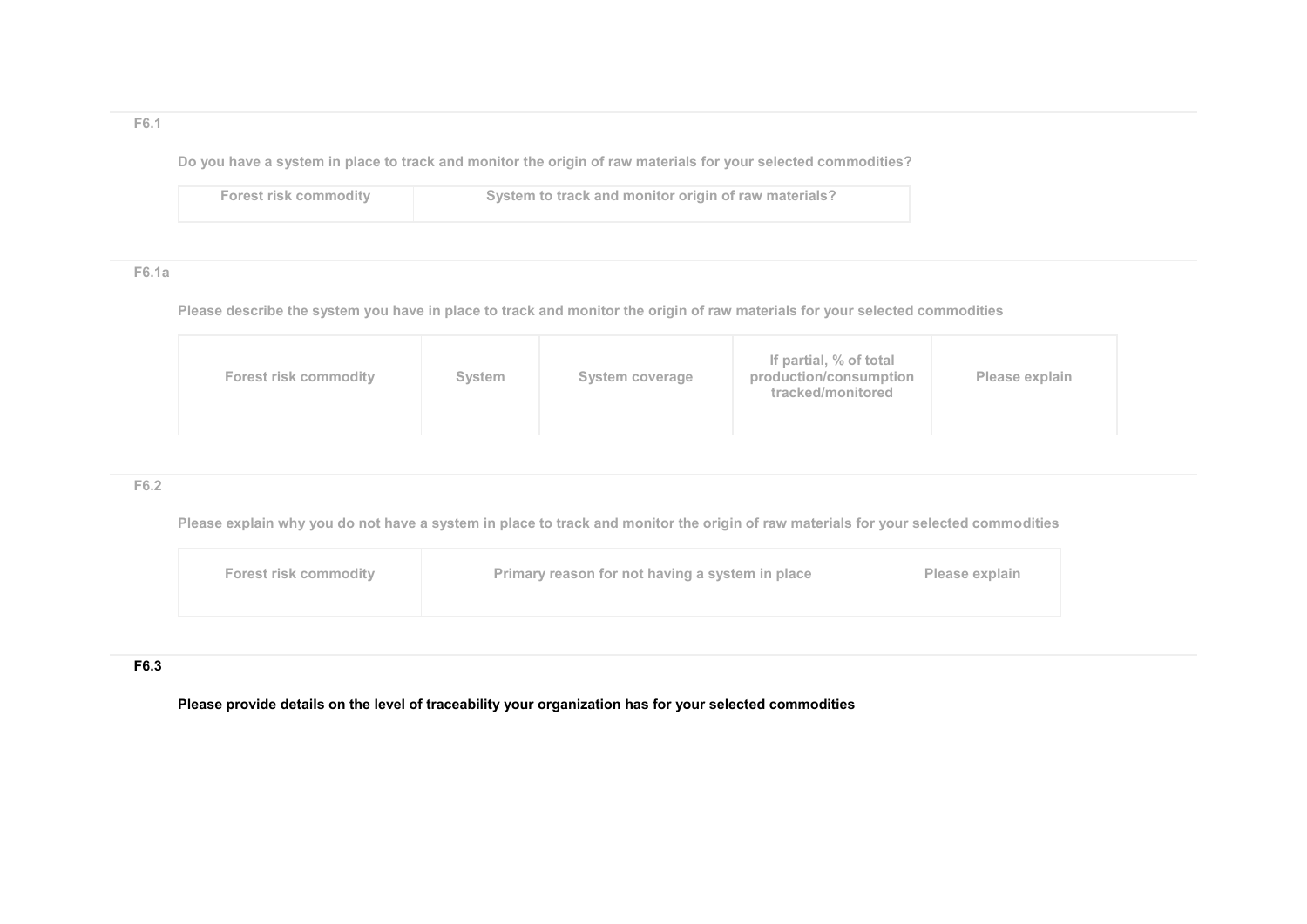| <b>Forest risk commodity</b> | % of total production/<br>consumption traceable | <b>Traceability system</b> | Point to<br>which<br>traceable | <b>Exclusions</b> | <b>Exclusion</b><br>description, if<br>applicable | <b>Comment</b> |
|------------------------------|-------------------------------------------------|----------------------------|--------------------------------|-------------------|---------------------------------------------------|----------------|
| Timber                       | Don't know                                      |                            |                                |                   |                                                   |                |
| Palm Oil                     | Don't know                                      |                            |                                |                   |                                                   |                |

### **F6.3a**

#### **Please describe your organization's approach to establishing traceability**

We aim for each actor in our supply chain to ask the next level to establish all actors in the supply chain and place responsibility on our direct vendors to work with their other partners.

Right now for timber, we have some FSC chain of custody, which provides a high-level structure/framework for traceability, and we will continue to evaluate options for traceability in timber over the course of the following year(s).

#### **Further Information**

#### **Module: Response**

### **Page: F7. Governance and strategy**

#### **F7.1**

**Please indicate where the highest level of direct responsibility for deforestation risk lies within your organization and detail the frequency and nature of engagement on the issue**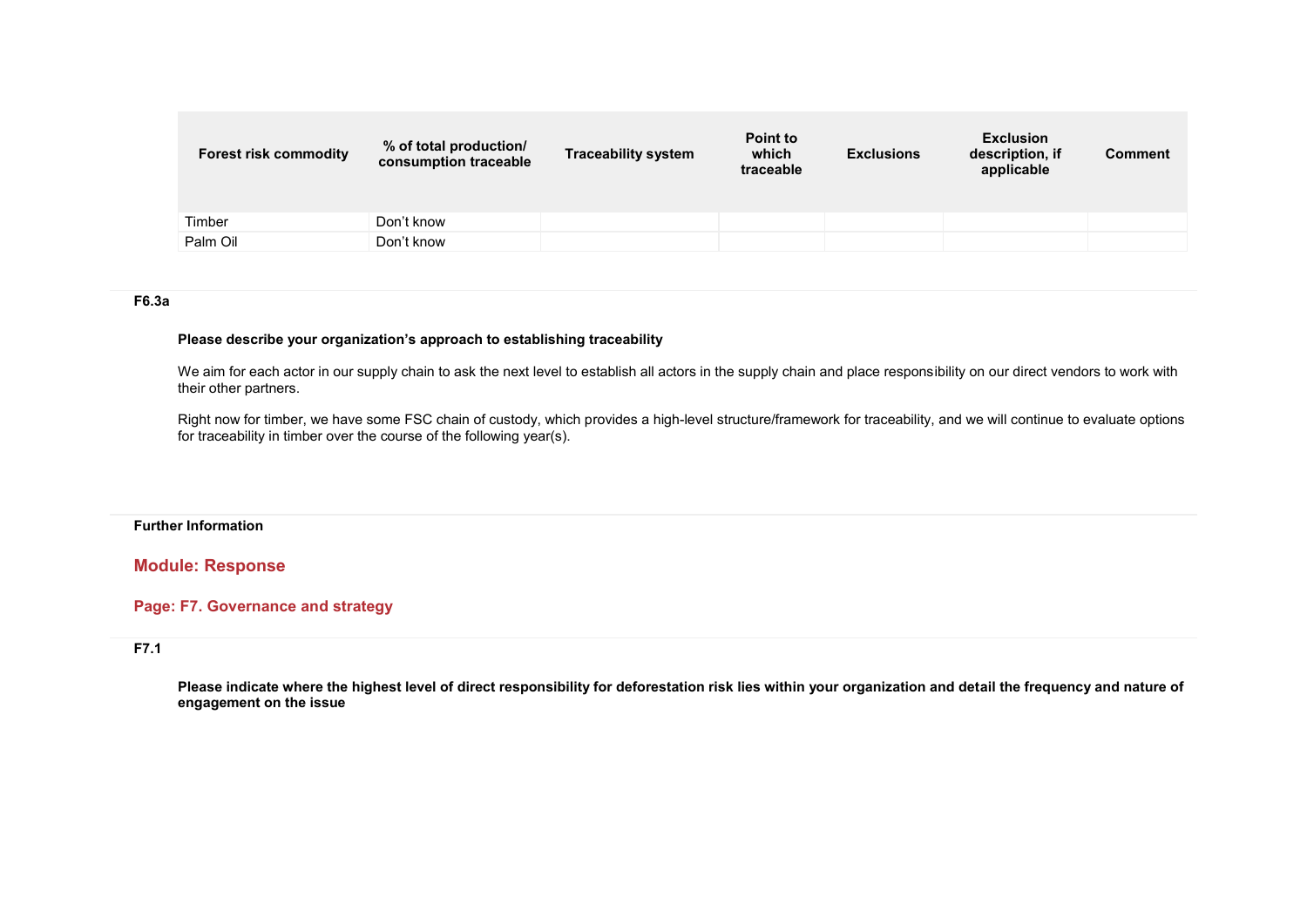| <b>Highest level of</b><br>responsibility                                              | Name/position of individual or name of committee                                                                                                                                                                                                                                                                                                                                                                                            | Frequency<br>of briefing | Nature of engagement                                                                                                                                                              |
|----------------------------------------------------------------------------------------|---------------------------------------------------------------------------------------------------------------------------------------------------------------------------------------------------------------------------------------------------------------------------------------------------------------------------------------------------------------------------------------------------------------------------------------------|--------------------------|-----------------------------------------------------------------------------------------------------------------------------------------------------------------------------------|
| Board or individual/sub-<br>set of the Board or<br>committee appointed by<br>the Board | The Board has oversight over the Corporation's reputation and corporate social<br>responsibility efforts. Day-to-day decisions rest with a committee of leaders<br>(not appointed by Board) including: - Amanda Irish, VP Owned Brand<br>Essentials - Jennifer Silberman, VP CSR, Chief Sustainability Officer - Irene<br>Quarshie, VP Target Sourcing Services, Quality and Compliance - Sarah<br>Thorson, VP Product Design & Development | Quarterly                | This group is responsible for<br>approving all public facing policies<br>and goals related to timber and palm<br>oil deforestation risk, and often other<br>related work as well. |

# **F7.2**

**Have you evaluated how the availability or quality of forest risk commodities could affect your organization's growth strategy?**

### Not evaluated

#### **F7.2a**

**Please explain how you evaluated the effects of the availability or quality of forest risk commodities on the success (viability, constraints) of your organization's growth strategy**

# **F7.3**

**Please explain why you have not evaluated how the availability or quality of forest risk commodities could affect the success (viability, constraints) of your organization's growth strategy**

| Primary reason for not evaluating potential impact on growth strategy | Please explain                                                            |
|-----------------------------------------------------------------------|---------------------------------------------------------------------------|
| Insufficient knowledge of deforestation impacts from forest risk      | Other reasons include: Insufficient resources to complete risk assessment |
| commodities                                                           | Insufficient data on operations                                           |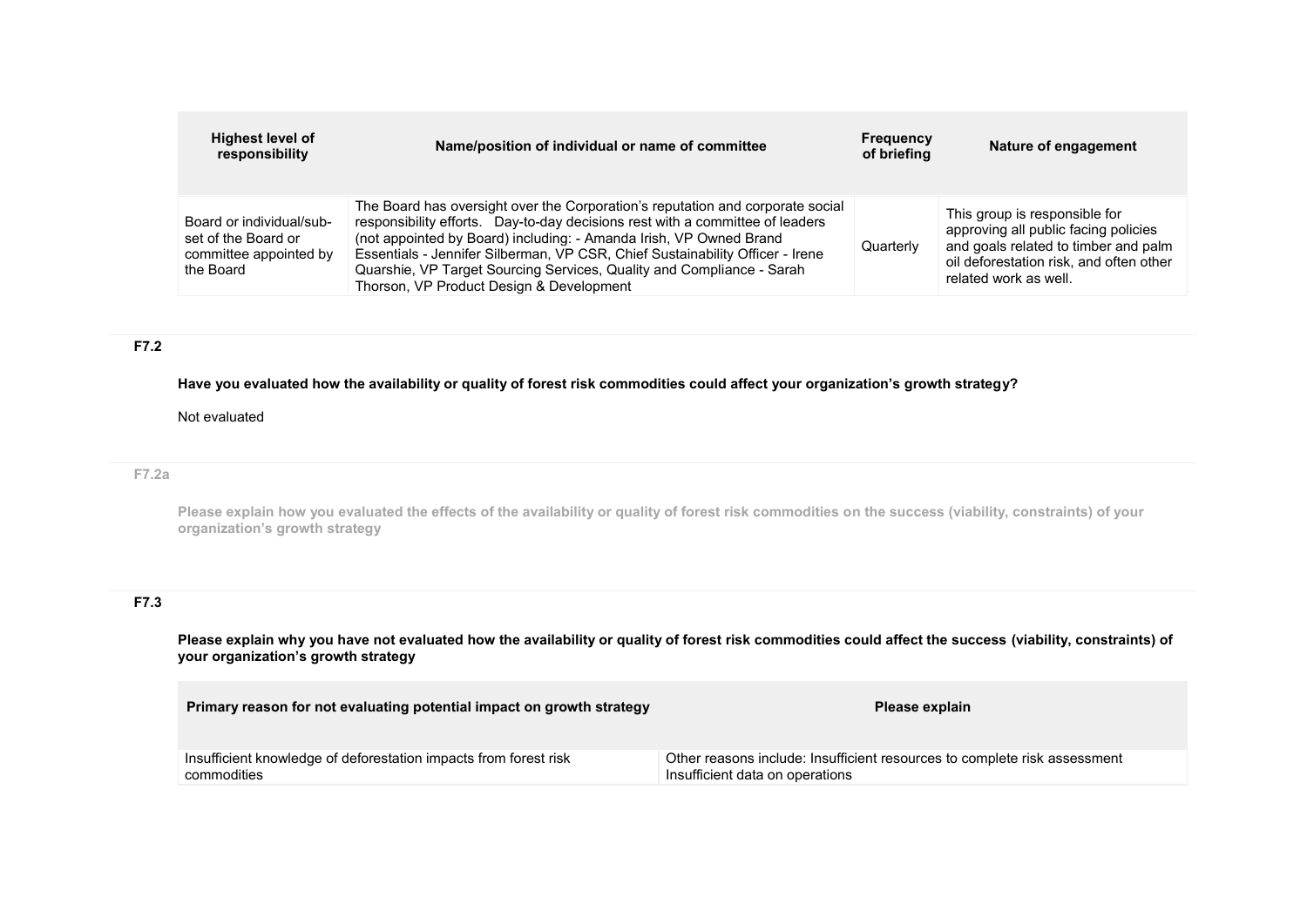### **Further Information**

#### **Page: F8. Policies**

### **F8.1**

**Does your organization have a policy that recognizes the role of reducing deforestation for climate change mitigation and sets out clear goals and guidelines for action?**

| <b>Policy</b> | Please explain                                                                                                                         |
|---------------|----------------------------------------------------------------------------------------------------------------------------------------|
| No            | We recognize that deforestation is a contributor to climate change, but have not yet set<br>out clear goals and guidelines for action. |

## **F8.2**

**Has your organization made a commitment to reduce or remove deforestation and forest degradation from your direct operations and/or supply chain?**

#### No

### **F8.2a**

**Please identify which of the following criteria are specifically stated in your organization's commitment to reduce or remove deforestation and forest degradation from your direct operations and/or supply chain**

| Criteria<br><b>Operational coverage</b><br><b>Commodity coverage</b> | % of total<br>production/<br><b>Commitment timeframe</b><br>consumption<br>Please explain<br>covered by<br>commitment |
|----------------------------------------------------------------------|-----------------------------------------------------------------------------------------------------------------------|
|----------------------------------------------------------------------|-----------------------------------------------------------------------------------------------------------------------|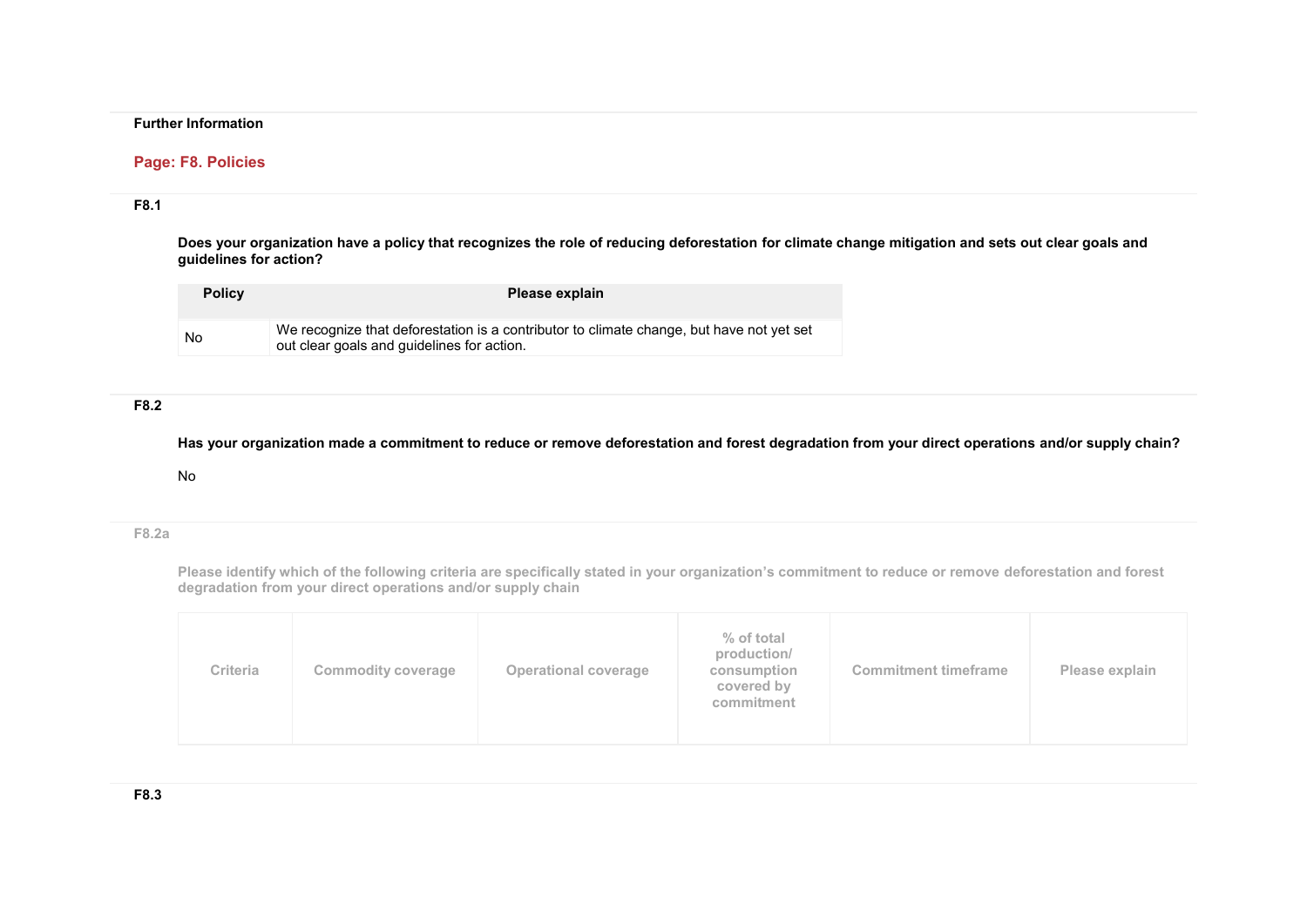**Please explain why your organization has not made a commitment to reduce or remove deforestation and forest degradation from your direct operations and/or supply chain, and whether you plan to do this in the future**

| Primary reason for not having made a commitment                                 | Do you plan to introduce a commitment? | Please explain |
|---------------------------------------------------------------------------------|----------------------------------------|----------------|
| Insufficient knowledge of deforestation impacts from forest risk<br>commodities | Yes                                    |                |

### **F8.4**

**Do you have commodity specific sustainability policies?**

| <b>Forest risk</b><br>commodity | <b>Commodity</b><br>specific<br>sustainability<br>policies? | <b>Criteria</b>                                                                                                                                                                                                 | Cut-off date,<br>if applicable | Please explain                                                                                                                                                                                                                                                                                                                                          |
|---------------------------------|-------------------------------------------------------------|-----------------------------------------------------------------------------------------------------------------------------------------------------------------------------------------------------------------|--------------------------------|---------------------------------------------------------------------------------------------------------------------------------------------------------------------------------------------------------------------------------------------------------------------------------------------------------------------------------------------------------|
| Timber                          | Yes                                                         | Zero deforestation<br>and forest<br>degradation<br><b>High Conservation</b><br>Value (HCV)<br>management<br>Legality                                                                                            | 1994                           | In addition, Target believes that use of post-consumer recycled and alternative<br>(non-wood) fibers should be increased to reduce the pressure on forests. Target<br>aims to increase the use of recycled materials in our products and packaging when<br>available and meeting product performance requirements and competitive market<br>conditions. |
| Palm Oil                        | Yes                                                         | Zero deforestation<br>and forest<br>degradation<br>Zero net<br>deforestation and<br>forest degradation<br><b>High Conservation</b><br>Value (HCV)<br>management<br><b>High Carbon Stock</b><br>(HCS) management | Not<br>applicable              |                                                                                                                                                                                                                                                                                                                                                         |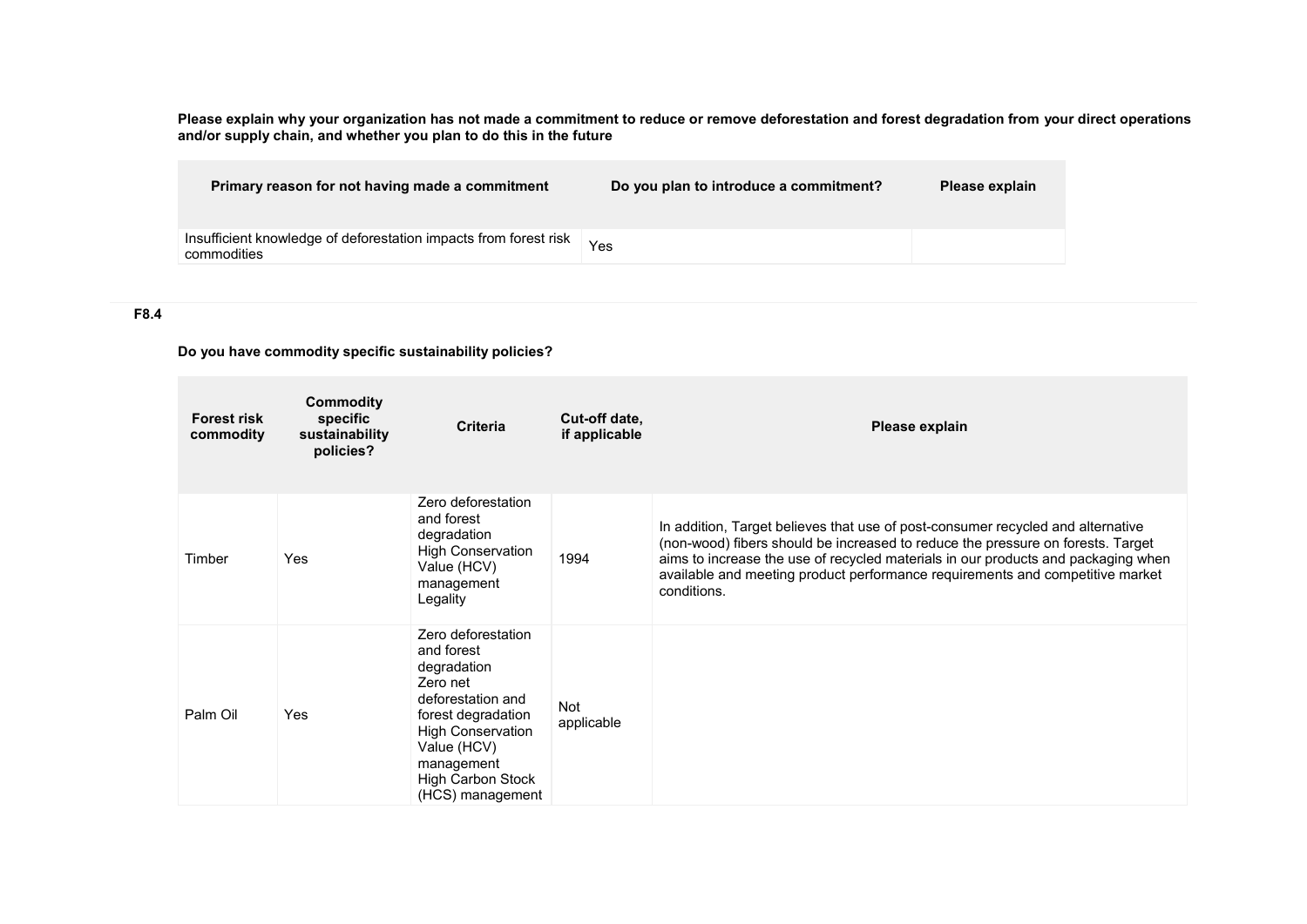| <b>Forest risk</b><br>commodity | <b>Commodity</b><br>specific<br>sustainability<br>policies? | <b>Criteria</b>                                                                        | Cut-off date,<br>if applicable | Please explain |
|---------------------------------|-------------------------------------------------------------|----------------------------------------------------------------------------------------|--------------------------------|----------------|
|                                 |                                                             | No peatland<br>conversion<br>Free, Prior and<br>Informed Consent<br>(FPIC)<br>Legality |                                |                |

## **Further Information**

# **Page: F9. Standards and targets**

## **F9.1**

**Do you have any environmental standards for the production of raw materials for your selected commodities, other than third party certification schemes?**

| <b>Production standards</b><br>Please describe your<br>Forest risk commodity<br>Comment<br>production standards<br>in place? |  |
|------------------------------------------------------------------------------------------------------------------------------|--|
|------------------------------------------------------------------------------------------------------------------------------|--|

## **F9.2**

**Does your organization enforce any procurement standards that impact your sourcing of forest risk commodities?**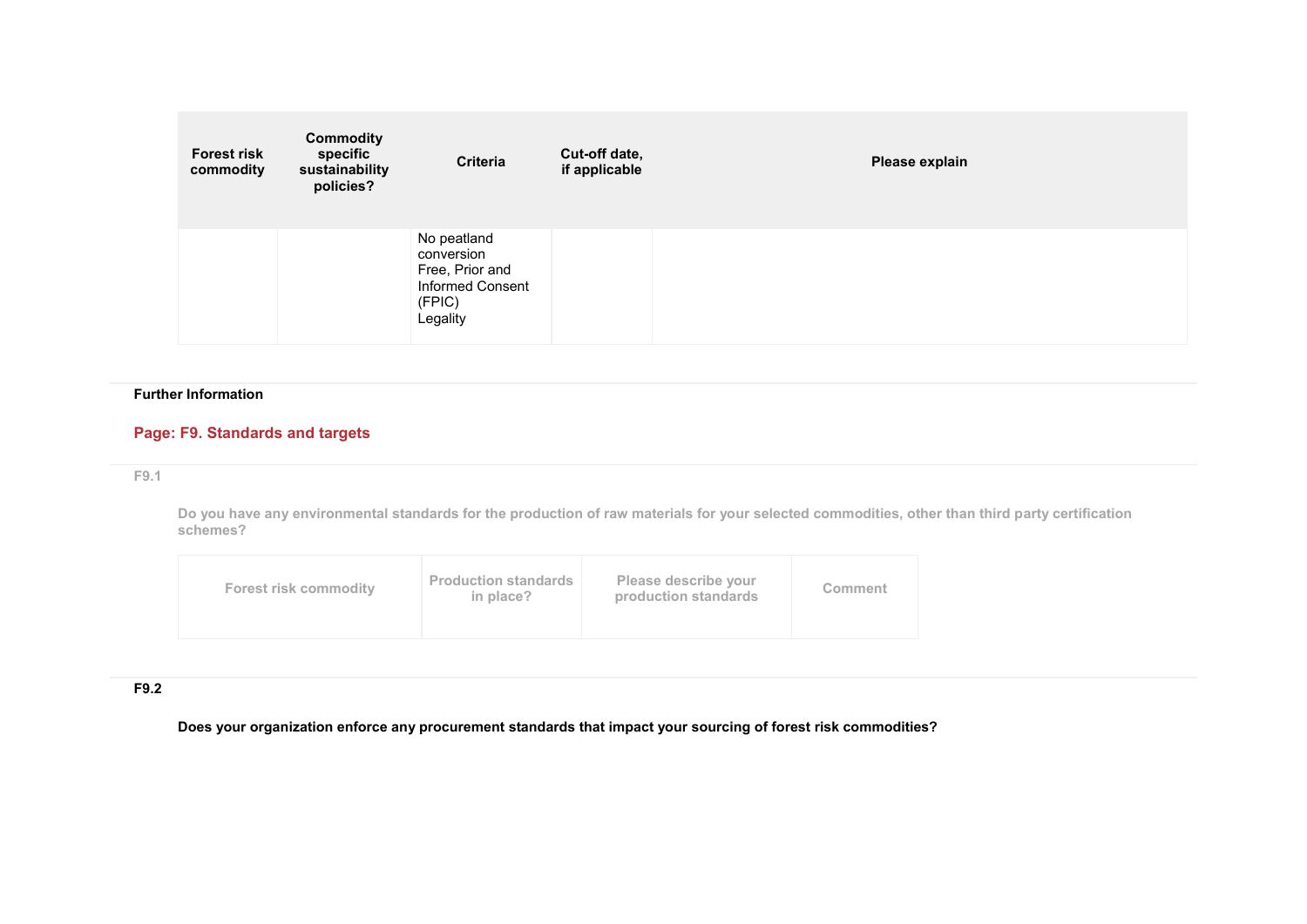| <b>Forest risk commodity</b> | <b>Procurement</b><br>standards in place? | <b>Monitor compliance?</b> | Impact on sourcing activities                                                            | Please explain |
|------------------------------|-------------------------------------------|----------------------------|------------------------------------------------------------------------------------------|----------------|
| Timber                       | Yes                                       | Yes                        | Factored into supplier selection<br>process<br>Impact on supplier engagement<br>strategy |                |
| Palm Oil                     | Yes                                       | Yes                        | Factored into supplier selection<br>process<br>Impact on supplier engagement<br>strategy |                |

**F9.3** 

### **Are you involved in any multi-partnership or stakeholder initiatives relating to the sustainability of these commodities? Please describe your role**

| <b>Forest risk commodity</b> | Involved in initiatives? | <b>Initiatives</b>                                                                                                        | Please explain |
|------------------------------|--------------------------|---------------------------------------------------------------------------------------------------------------------------|----------------|
| Timber                       | Yes                      | WWF Global Forest & Trade Network<br>(GFTN)<br>The Consumer Goods Forum (CGF)<br>Sustainable Packaging Coalition<br>(SPC) |                |
| Palm Oil                     | Yes                      | The Consumer Goods Forum (CGF)<br>Roundtable on Sustainable Palm Oil<br>(RSPO)                                            |                |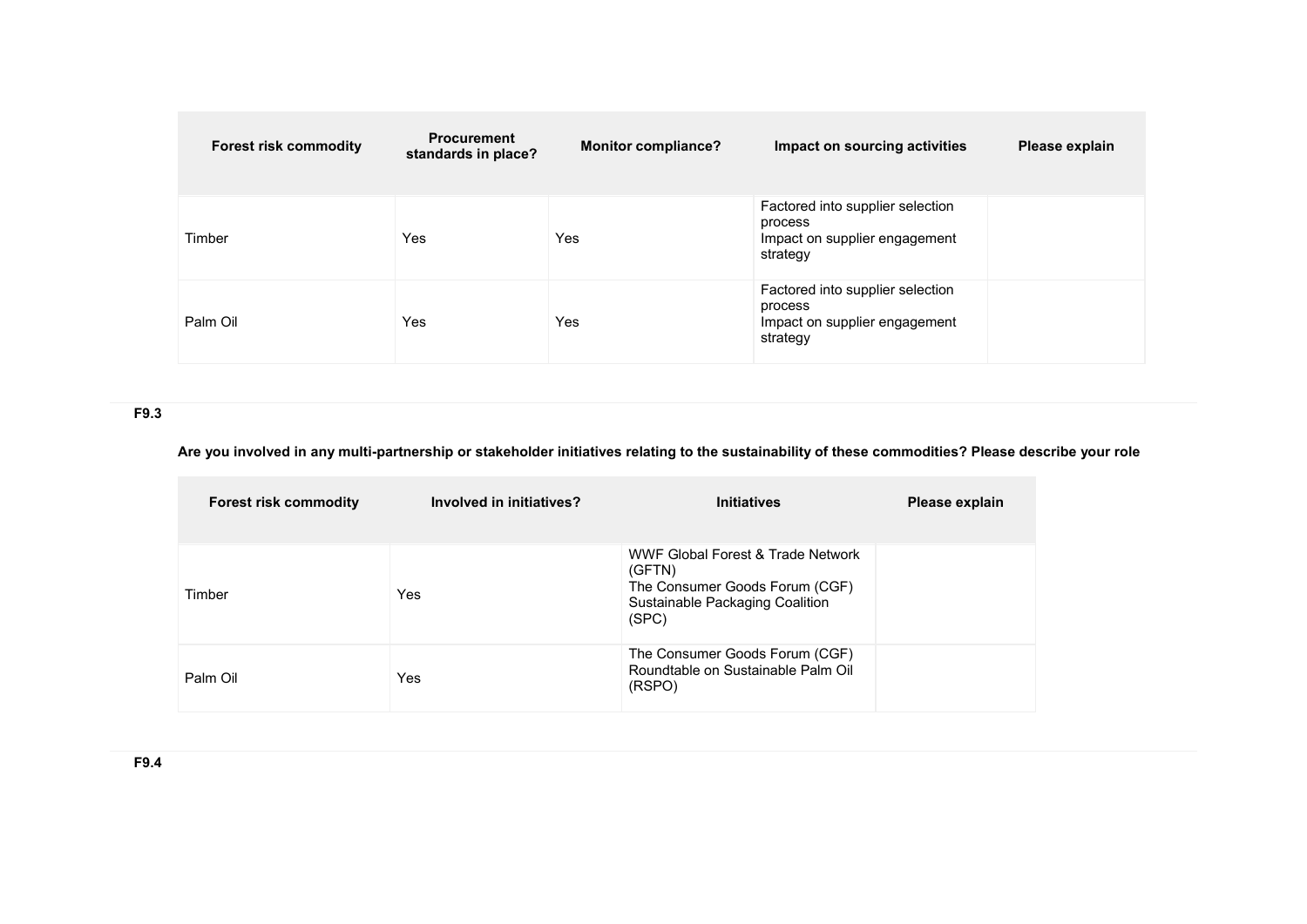**Do you specify any third party certification schemes for your selected commodities? Please indicate the percentage of total production and/or consumption currently certified**

| <b>Forest Risk Commodity</b> | <b>Specify third party</b><br>certification schemes? | % of total production/<br>consumption certified | <b>Certification scheme breakdown</b>                                 | Please explain |
|------------------------------|------------------------------------------------------|-------------------------------------------------|-----------------------------------------------------------------------|----------------|
| Timber                       | <b>FSC</b><br><b>PEFC</b><br>SFI                     | Don't know                                      | FSC Chain of Custody<br>PEFC Chain of Custody<br>SFI Chain of Custody |                |
| Palm Oil                     | <b>RSPO</b>                                          | 21-30%                                          | RSPO GreenPalm<br>RSPO Mass Balance<br>RSPO Segregated                |                |

**F9.5** 

**Do you have any quantified targets for third party certified materials in your direct operations and/or supply chains?**

| <b>Forest risk</b><br>commodity | <b>Quantified targets</b><br>for third party<br>certification? | <b>Certification</b><br>scheme<br>breakdown                             | <b>Baseline year</b> | Target year | Coverage        | % of materials third<br>party certified in<br>target year | <b>Please</b><br>explain |
|---------------------------------|----------------------------------------------------------------|-------------------------------------------------------------------------|----------------------|-------------|-----------------|-----------------------------------------------------------|--------------------------|
| Palm Oil                        | <b>RSPO</b>                                                    | RSPO GreenPalm<br><b>RSPO Mass</b><br>Balance<br><b>RSPO Segregated</b> | 2016                 | 2018        | Supply<br>chain | 100%                                                      |                          |

**F9.6** 

**Do you have any quantified targets for sustainable production and/or procurement, other than third party certification?**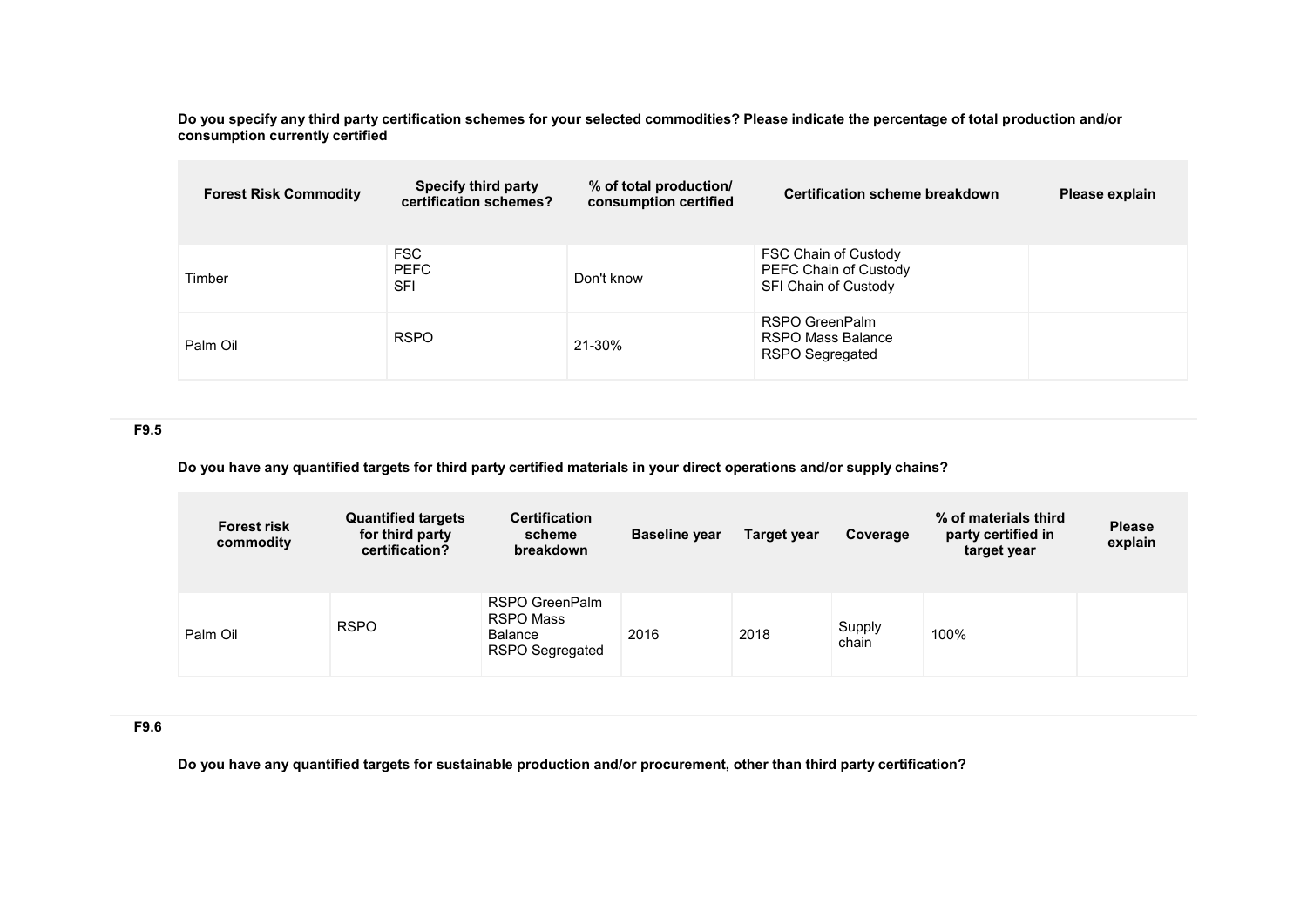| <b>Forest risk</b><br>commodity | Quantified<br>targets for<br>sustainable<br>production/<br>procurement? | Type of target             | <b>Baseline year</b> | Target year | Coverage        | % of materials to<br>meet requirements<br>in target year | Please explain |
|---------------------------------|-------------------------------------------------------------------------|----------------------------|----------------------|-------------|-----------------|----------------------------------------------------------|----------------|
| Palm Oil                        | Yes                                                                     | Sustainable<br>procurement | 2016                 | 2018        | Supply<br>chain | 100%                                                     |                |
| Palm Oil                        | Yes                                                                     | Traceability               | 2016                 | 2018        | Supply<br>chain | 100%                                                     |                |

## **Further Information**

# **Page: F10. Engagement**

## **F10.1**

**Have you identified sufficient sources of sustainable materials to meet your operational needs? Please explain what you are doing to ensure security/continuity of supply**

| <b>Forest risk</b><br>commodity | Current<br>demand | Future<br>demand | Actions to ensure security/<br>continuity of supply          | Please explain                                                                                                                                                                       |
|---------------------------------|-------------------|------------------|--------------------------------------------------------------|--------------------------------------------------------------------------------------------------------------------------------------------------------------------------------------|
| Timber                          | Yes               | No               | Supplier improvement plans to<br>increase capacity of supply | Once we have more data and a better understanding of the potential impact of<br>our supply chain, we will also plan to engage in capacity building activities in<br>the value chain. |
| Palm Oil                        | Yes               | No               | Supplier improvement plans to<br>increase capacity of supply | Once we have more data and a better understanding of the potential impact of<br>our supply chain, we will also plan to engage in capacity building activities in<br>the value chain. |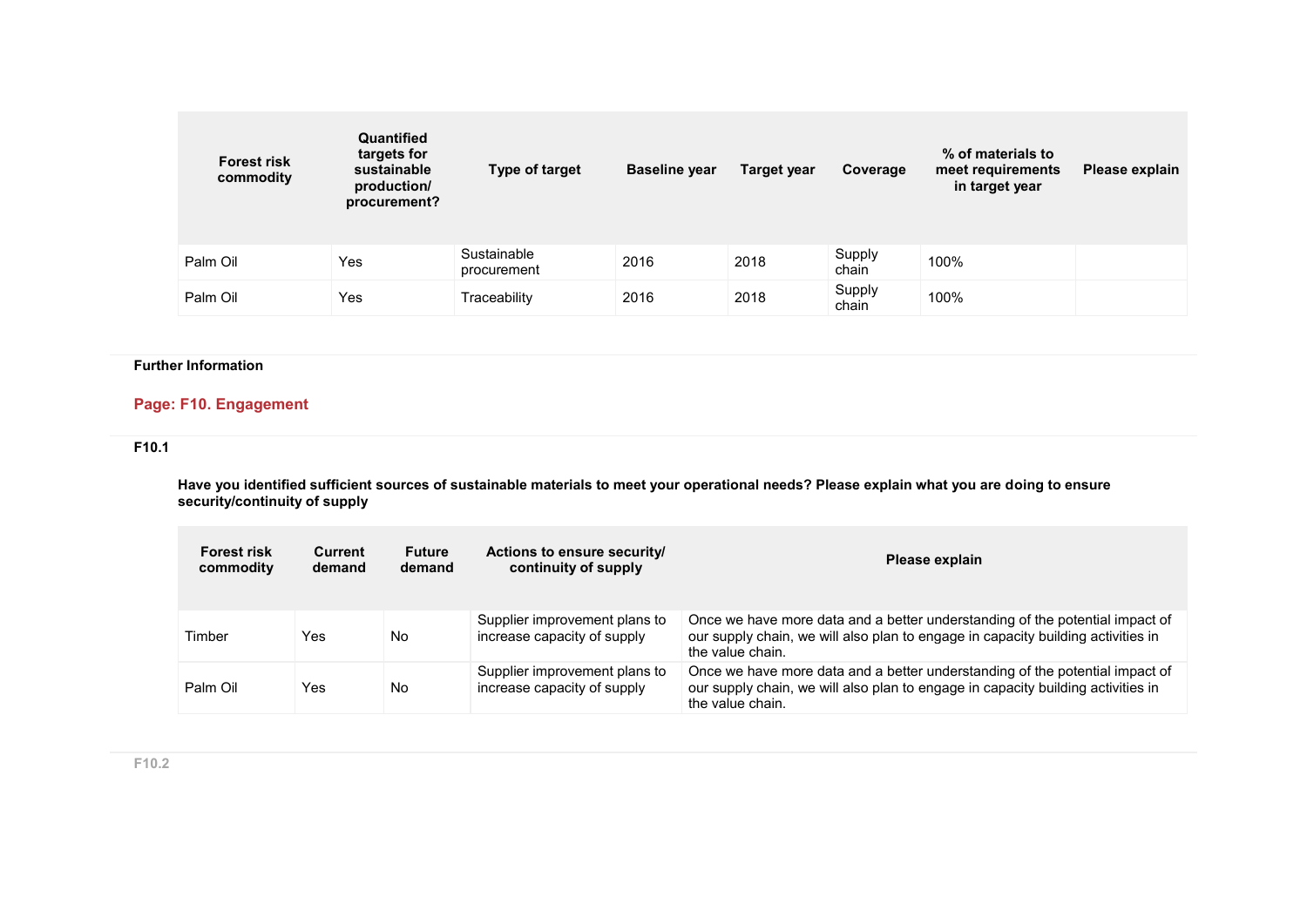**Are you working with smallholders to encourage and support sustainable forest management practices?**

| <b>Forest risk commodity</b> |  |
|------------------------------|--|
|------------------------------|--|

**For EXECOM For EXECOMPTE THE VIOLET SMALL EXECUTE THE VIOLET SMALL EXECUTE SMALL EXECUTE SMALL EXECUTE SMALL EXECUTE SMALL EXECUTE SMALL EXECUTE SMALL EXECUTE SMALL EXECUTE SMALL EXECUTE SMALL EXECUTE SMALL EXECUTE SMAL** 

# **F10.3**

### **Are you working with your direct suppliers to support and improve their capacity to supply sustainable materials?**

| <b>Forest risk</b><br>commodity | <b>Working with direct</b><br>suppliers? | Supplier engagement strategy                                                                                                                                                                                                                                   | Please explain                                                                                                                         |  |
|---------------------------------|------------------------------------------|----------------------------------------------------------------------------------------------------------------------------------------------------------------------------------------------------------------------------------------------------------------|----------------------------------------------------------------------------------------------------------------------------------------|--|
| Timber                          | Yes.                                     | Encouraging certification<br>Supplier questionnaires on<br>environmental and social indicators<br>Supplier audits                                                                                                                                              | As our work in timber matures, we intend to undertake several other<br>strategies listed in order to achieve our goals.                |  |
| Palm Oil                        | Yes                                      | Developing or distributing supply<br>chain mapping tool<br>Encouraging certification<br>Encouraging work with multi-<br>stakeholder groups<br>Supplier questionnaires on<br>environmental and social indicators<br>Workshops and training<br>Technical support | Our teams provide broad support for our owned brand suppliers<br>working with palm to aid in their progress toward achieving our goal. |  |

#### **F10.4**

**Are you working beyond the first tier of your supply chain to manage and mitigate risk?**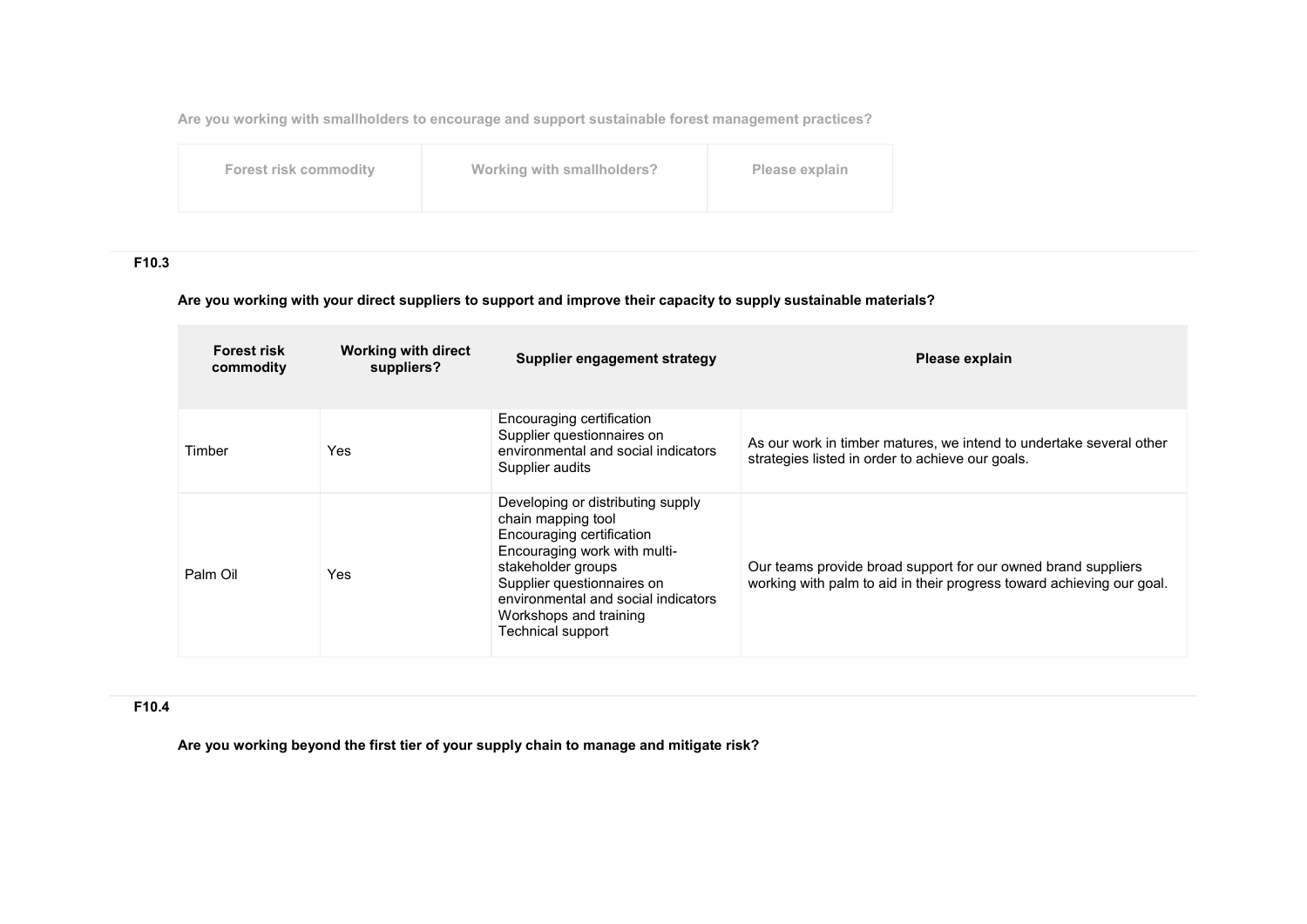| <b>Forest risk</b><br>commodity | Work beyond first tier of supply<br>chain? | Please explain                                                                                                                                                               |
|---------------------------------|--------------------------------------------|------------------------------------------------------------------------------------------------------------------------------------------------------------------------------|
| Timber                          | No                                         | While we rarely engage with suppliers beyond the first tier, we try to engage our first tier suppliers<br>in ways that enable them to engage deeper within the supply chain. |
| Palm Oil                        | No                                         | While we rarely engage with suppliers beyond the first tier, we try to engage our first tier suppliers<br>in ways that enable them to engage deeper within the supply chain. |

### **F10.5**

**Do you engage in activities that could either directly or indirectly influence the market for sustainable forest risk commodities?**

| <b>Activity</b>                                                                                    | Please explain |
|----------------------------------------------------------------------------------------------------|----------------|
| Increasing demand for<br>sustainable materials<br>Increasing awareness of<br>sustainable materials |                |

#### **Further Information**

## **Module: Challenges**

### **Page: F11. Barriers and challenges**

### **F11.1**

#### **Please describe any key barriers or challenges to achieving deforestation free direct operations and supply chains**

Our primary challenge is that we rely upon the remainder of our supply chain actors when impacting change through policies and goals. As a retailer, we rarely have visibility beyond our first tier of suppliers, let alone control over sourcing, procurement, or manufacturing processes beyond what we specify for a finished product.